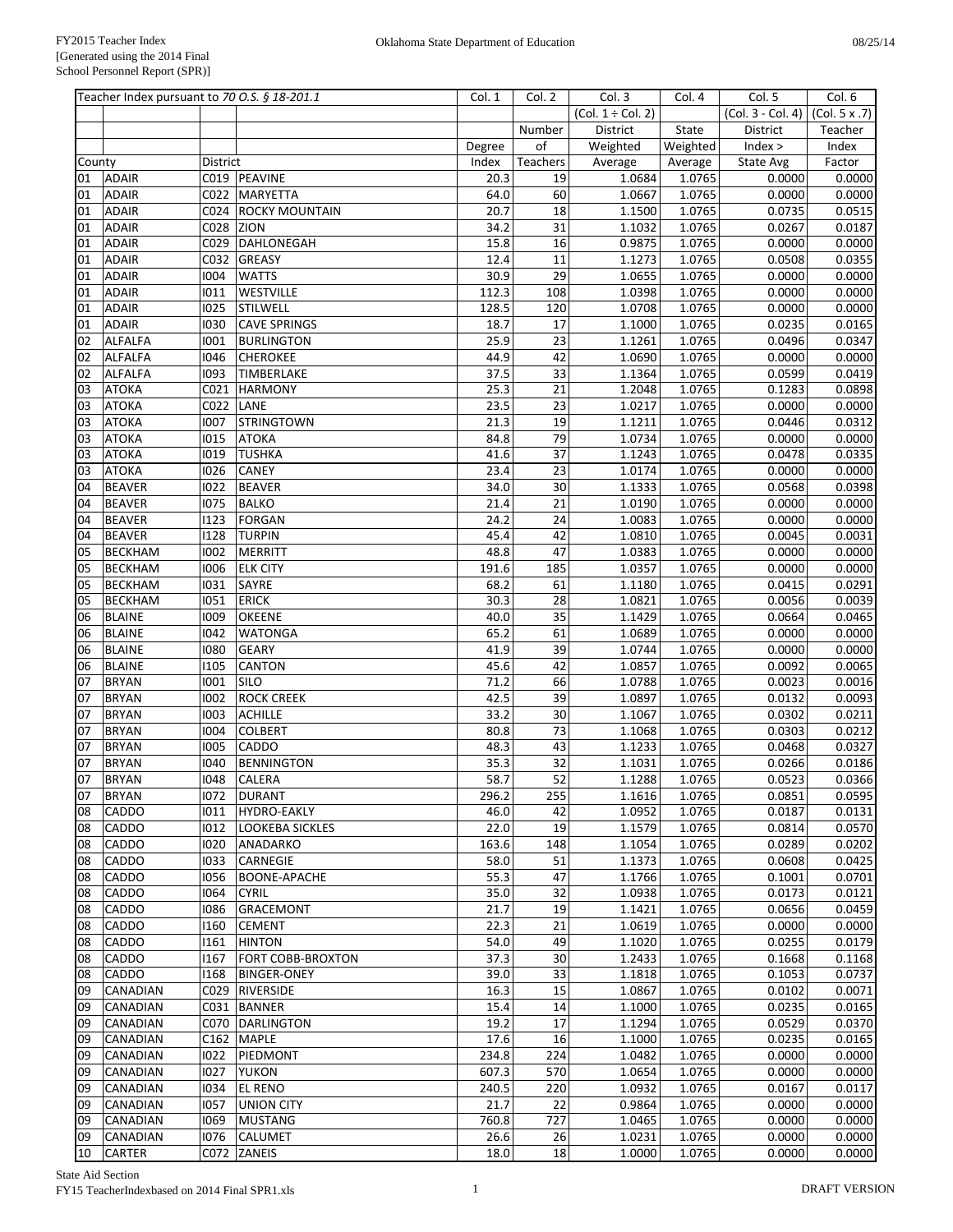|          | Teacher Index pursuant to 70 O.S. § 18-201.1 |              |                                | Col. 1        | Col. 2    | Col. 3                 | Col. 4           | Col. 5            | Col. 6                   |
|----------|----------------------------------------------|--------------|--------------------------------|---------------|-----------|------------------------|------------------|-------------------|--------------------------|
|          |                                              |              |                                |               |           | $(Col. 1 \div Col. 2)$ |                  | (Col. 3 - Col. 4) | $\overline{(Col. 5x.7)}$ |
|          |                                              |              |                                |               | Number    | District               | State            | District          | Teacher                  |
|          |                                              |              |                                | Degree        | of        | Weighted               | Weighted         | Index >           | Index                    |
| County   |                                              | District     |                                | Index         | Teachers  | Average                | Average          | State Avg         | Factor                   |
| 10       | <b>CARTER</b>                                | 1019         | ARDMORE                        | 262.0         | 248       | 1.0565                 | 1.0765           | 0.0000            | 0.0000                   |
| 10       | CARTER                                       | 1021         | SPRINGER                       | 27.4          | 27        | 1.0148                 | 1.0765           | 0.0000            | 0.0000                   |
| 10       | CARTER                                       | 1027         | PLAINVIEW                      | 137.5         | 116       | 1.1853                 | 1.0765           | 0.1088            | 0.0762                   |
| 10       | CARTER                                       | 1032         | LONE GROVE                     | 128.3         | 120       | 1.0692                 | 1.0765           | 0.0000            | 0.0000                   |
| 10       | <b>CARTER</b>                                | 1043         | <b>WILSON</b>                  | 41.9          | 37        | 1.1324                 | 1.0765           | 0.0559            | 0.0392                   |
| 10       | CARTER                                       | 1055         | <b>HEALDTON</b>                | 43.9          | 39        | 1.1256                 | 1.0765           | 0.0491            | 0.0344                   |
| 10       | CARTER                                       | 1074         | <b>FOX</b>                     | 25.6          | 23        | 1.1130                 | 1.0765           | 0.0365            | 0.0256                   |
| 10       | CARTER                                       | 1077<br>C010 | <b>DICKSON</b><br>LOWREY       | 103.0<br>15.7 | 96<br>14  | 1.0729                 | 1.0765           | 0.0000            | 0.0000                   |
| 11<br>11 | <b>CHEROKEE</b><br><b>CHEROKEE</b>           |              | C014 NORWOOD                   | 20.9          | 17        | 1.1214<br>1.2294       | 1.0765<br>1.0765 | 0.0449<br>0.1529  | 0.0315<br>0.1070         |
| 11       | <b>CHEROKEE</b>                              | C021         | <b>WOODALL</b>                 | 46.9          | 40        | 1.1725                 | 1.0765           | 0.0960            | 0.0672                   |
| 11       | <b>CHEROKEE</b>                              |              | C026 SHADY GROVE               | 21.3          | 17        | 1.2529                 | 1.0765           | 0.1764            | 0.1235                   |
| 11       | <b>CHEROKEE</b>                              | C031         | PEGGS                          | 19.2          | 18        | 1.0667                 | 1.0765           | 0.0000            | 0.0000                   |
| 11       | <b>CHEROKEE</b>                              | C034         | <b>GRAND VIEW</b>              | 48.1          | 46        | 1.0457                 | 1.0765           | 0.0000            | 0.0000                   |
| 11       | <b>CHEROKEE</b>                              | C044         | <b>BRIGGS</b>                  | 46.3          | 38        | 1.2184                 | 1.0765           | 0.1419            | 0.0993                   |
| 11       | <b>CHEROKEE</b>                              | C066         | <b>TENKILLER</b>               | 31.8          | 26        | 1.2231                 | 1.0765           | 0.1466            | 0.1026                   |
| 11       | <b>CHEROKEE</b>                              | 1006         | KEYS                           | 67.7          | 64        | 1.0578                 | 1.0765           | 0.0000            | 0.0000                   |
| 11       | <b>CHEROKEE</b>                              | 1016         | HULBERT                        | 50.4          | 47        | 1.0723                 | 1.0765           | 0.0000            | 0.0000                   |
| 11       | <b>CHEROKEE</b>                              | 1035         | <b>TAHLEQUAH</b>               | 305.0         | 283       | 1.0777                 | 1.0765           | 0.0012            | 0.0009                   |
| 11       | <b>CHEROKEE</b>                              | T001         | CHEROKEE IMMERSION CHARTER SCH | 17.7          | 17        | 1.0412                 | 1.0765           | 0.0000            | 0.0000                   |
| 12       | <b>CHOCTAW</b>                               | C003         | GRANT                          | 15.6          | 14        | 1.1143                 | 1.0765           | 0.0378            | 0.0265                   |
| 12       | <b>CHOCTAW</b>                               | C021         | <b>SWINK</b>                   | 15.6          | 14        | 1.1143                 | 1.0765           | 0.0378            | 0.0265                   |
| 12       | <b>CHOCTAW</b>                               | 1001         | <b>BOSWELL</b>                 | 34.2          | 31        | 1.1032                 | 1.0765           | 0.0267            | 0.0187                   |
| 12       | <b>CHOCTAW</b>                               | 1002         | <b>FORT TOWSON</b>             | 39.9          | 39        | 1.0231                 | 1.0765           | 0.0000            | 0.0000                   |
| 12       | CHOCTAW                                      | 1004         | <b>SOPER</b>                   | 35.2          | 33        | 1.0667                 | 1.0765           | 0.0000            | 0.0000                   |
| 12       | <b>CHOCTAW</b>                               | 1039         | HUGO                           | 95.1          | 90        | 1.0567                 | 1.0765           | 0.0000            | 0.0000                   |
| 13       | <b>CIMARRON</b>                              | 1002         | <b>BOISE CITY</b>              | 30.4          | 29        | 1.0483                 | 1.0765           | 0.0000            | 0.0000                   |
| 13       | <b>CIMARRON</b>                              | 1010         | FELT                           | 12.6          | 12        | 1.0500                 | 1.0765           | 0.0000            | 0.0000                   |
| 13       | <b>CIMARRON</b>                              | 1011         | KEYES                          | 14.5          | 14        | 1.0357                 | 1.0765           | 0.0000            | 0.0000                   |
| 14       | CLEVELAND                                    | C016         | <b>ROBIN HILL</b>              | 20.6          | 19        | 1.0842                 | 1.0765           | 0.0077            | 0.0054                   |
| 14       | CLEVELAND                                    | 1002         | <b>MOORE</b>                   | 1,706.3       | 1,569     | 1.0875                 | 1.0765           | 0.0110            | 0.0077                   |
| 14       | CLEVELAND                                    | 1029         | NORMAN                         | 1,266.4       | 1,199     | 1.0562                 | 1.0765           | 0.0000            | 0.0000                   |
| 14       | CLEVELAND                                    | 1040         | <b>NOBLE</b>                   | 224.0         | 198       | 1.1313                 | 1.0765           | 0.0548            | 0.0384                   |
| 14       | CLEVELAND                                    | 1057         | <b>LEXINGTON</b>               | 86.0          | 81        | 1.0617                 | 1.0765           | 0.0000            | 0.0000                   |
| 14       | <b>CLEVELAND</b>                             | 1070         | LITTLE AXE                     | 100.0         | 93        | 1.0753                 | 1.0765           | 0.0000            | 0.0000                   |
| 15       | COAL                                         | C004         | COTTONWOOD                     | 35.3          | 31        | 1.1387                 | 1.0765           | 0.0622            | 0.0435                   |
| 15       | COAL                                         | 1001         | <b>COALGATE</b>                | 84.7          | 73        | 1.1603                 | 1.0765           | 0.0838            | 0.0586                   |
| 15       | <b>COAL</b>                                  | 1002         | <b>TUPELO</b>                  | 31.1          | 26        | 1.1962                 | 1.0765           | 0.1197            | 0.0838                   |
| 16       | <b>COMANCHE</b>                              |              | C048   FLOWER MOUND            | 20.7          | 20        | 1.0350                 | 1.0765           | 0.0000            | 0.0000                   |
| 16       | <b>COMANCHE</b><br><b>COMANCHE</b>           | C049<br>1001 | <b>BISHOP</b><br><b>CACHE</b>  | 34.8<br>153.5 | 32<br>142 | 1.0875<br>1.0810       | 1.0765<br>1.0765 | 0.0110<br>0.0045  | 0.0077                   |
| 16<br>16 | <b>COMANCHE</b>                              | 1002         | <b>INDIAHOMA</b>               | 24.6          | 22        | 1.1182                 | 1.0765           | 0.0417            | 0.0031<br>0.0292         |
| 16       | <b>COMANCHE</b>                              | 1003         | <b>STERLING</b>                | 40.4          | 35        | 1.1543                 | 1.0765           | 0.0778            | 0.0545                   |
| 16       | <b>COMANCHE</b>                              | 1004         | <b>GERONIMO</b>                | 28.4          | 29        | 0.9793                 | 1.0765           | 0.0000            | 0.0000                   |
| 16       | <b>COMANCHE</b>                              | 1008         | <b>LAWTON</b>                  | 1,377.5       | 1,245     | 1.1064                 | 1.0765           | 0.0299            | 0.0209                   |
| 16       | <b>COMANCHE</b>                              | 1009         | <b>FLETCHER</b>                | 40.7          | 38        | 1.0711                 | 1.0765           | 0.0000            | 0.0000                   |
| 16       | <b>COMANCHE</b>                              | 1016         | <b>ELGIN</b>                   | 150.6         | 142       | 1.0606                 | 1.0765           | 0.0000            | 0.0000                   |
| 16       | <b>COMANCHE</b>                              | 1132         | CHATTANOOGA                    | 32.5          | 28        | 1.1607                 | 1.0765           | 0.0842            | 0.0590                   |
| 17       | <b>COTTON</b>                                | 1001         | <b>WALTERS</b>                 | 59.3          | 55        | 1.0782                 | 1.0765           | 0.0017            | 0.0012                   |
| 17       | COTTON                                       | 1101         | <b>TEMPLE</b>                  | 18.6          | 19        | 0.9789                 | 1.0765           | 0.0000            | 0.0000                   |
| 17       | COTTON                                       | 1333         | <b>BIG PASTURE</b>             | 23.6          | 21        | 1.1238                 | 1.0765           | 0.0473            | 0.0331                   |
| 18       | CRAIG                                        | C001         | <b>WHITE OAK</b>               | $6.2\,$       | 6         | 1.0333                 | 1.0765           | 0.0000            | 0.0000                   |
| 18       | <b>CRAIG</b>                                 | 1006         | KETCHUM                        | 63.7          | 56        | 1.1375                 | 1.0765           | 0.0610            | 0.0427                   |
| 18       | CRAIG                                        | 1017         | <b>WELCH</b>                   | 36.7          | 33        | 1.1121                 | 1.0765           | 0.0356            | 0.0249                   |
| 18       | <b>CRAIG</b>                                 | 1020         | BLUEJACKET                     | 25.7          | 23        | 1.1174                 | 1.0765           | 0.0409            | 0.0286                   |
| 18       | CRAIG                                        | 1065         | <b>VINITA</b>                  | 144.7         | 129       | 1.1217                 | 1.0765           | 0.0452            | 0.0316                   |
| 19       | <b>CREEK</b>                                 | C008         | <b>LONE STAR</b>               | 67.6          | 63        | 1.0730                 | 1.0765           | 0.0000            | 0.0000                   |
| 19       | <b>CREEK</b>                                 |              | C012 GYPSY                     | 11.6          | 12        | 0.9667                 | 1.0765           | 0.0000            | 0.0000                   |
| 19       | <b>CREEK</b>                                 |              | C034 PRETTY WATER              | 20.1          | 17        | 1.1824                 | 1.0765           | 0.1059            | 0.0741                   |
| 19       | <b>CREEK</b>                                 |              | C035 ALLEN-BOWDEN              | 30.6          | 31        | 0.9871                 | 1.0765           | 0.0000            | 0.0000                   |
| 19       | <b>CREEK</b>                                 | 1002         | <b>BRISTOW</b>                 | 156.8         | 142       | 1.1042                 | 1.0765           | 0.0277            | 0.0194                   |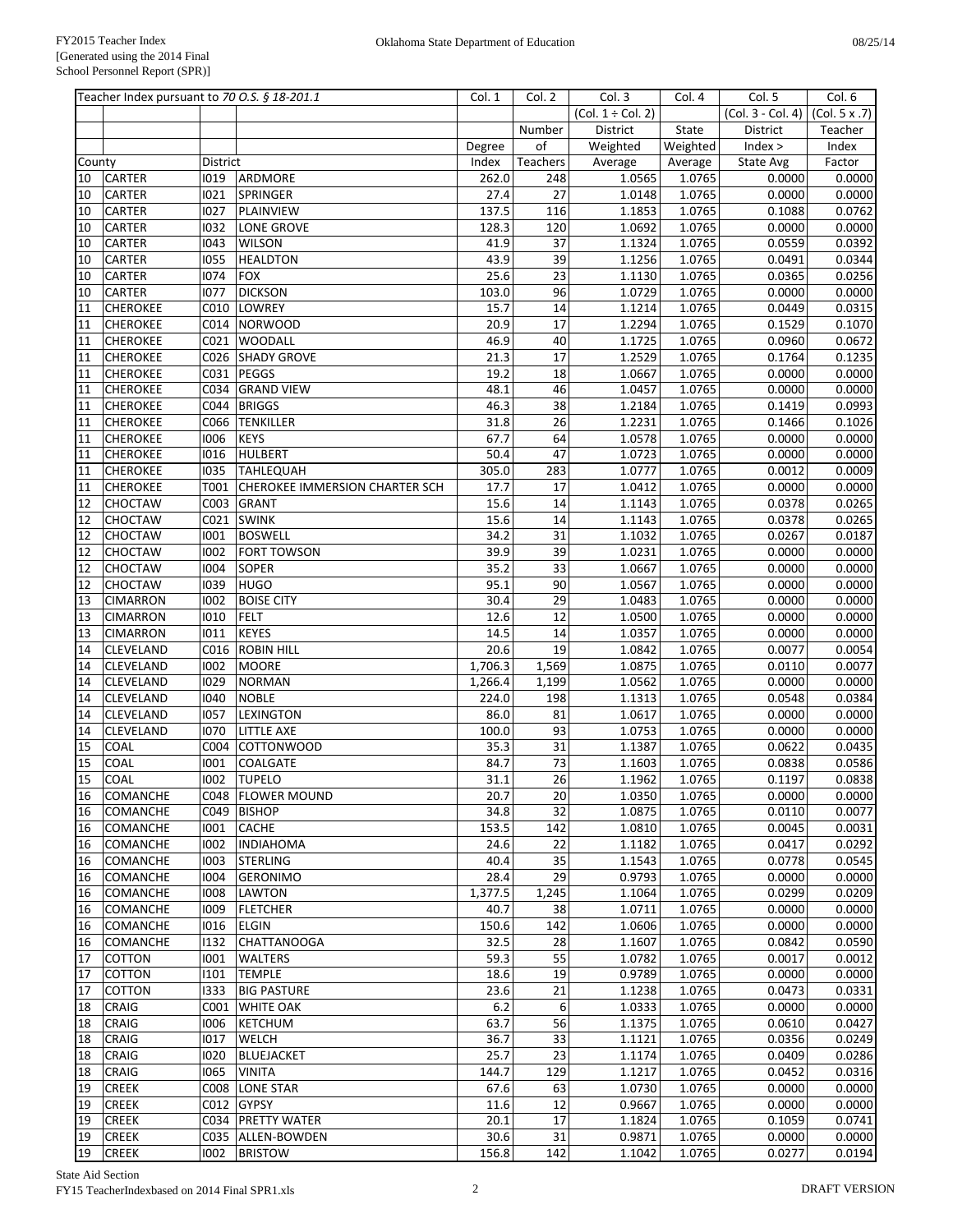|          | Teacher Index pursuant to 70 O.S. § 18-201.1 |              |                                      | Col. 1        | Col. 2    | Col. 3                 | Col. 4           | Col. 5              | Col. 6                   |
|----------|----------------------------------------------|--------------|--------------------------------------|---------------|-----------|------------------------|------------------|---------------------|--------------------------|
|          |                                              |              |                                      |               |           | $(Col. 1 \div Col. 2)$ |                  | $(Col. 3 - Col. 4)$ | $\overline{(Col. 5x.7)}$ |
|          |                                              |              |                                      |               | Number    | District               | State            | District            | Teacher                  |
|          |                                              |              |                                      | Degree        | of        | Weighted               | Weighted         | Index >             | Index                    |
| County   |                                              | District     |                                      | Index         | Teachers  | Average                | Average          | State Avg           | Factor                   |
| 19       | <b>CREEK</b>                                 | 1003         | MANNFORD                             | 129.4         | 123       | 1.0520                 | 1.0765           | 0.0000              | 0.0000                   |
| 19       | <b>CREEK</b>                                 | 1005         | <b>MOUNDS</b>                        | 53.2          | 49        | 1.0857                 | 1.0765           | 0.0092              | 0.0065                   |
| 19       | <b>CREEK</b>                                 | 1017         | <b>OLIVE</b>                         | 37.5          | 34        | 1.1029                 | 1.0765           | 0.0264              | 0.0185                   |
| 19       | <b>CREEK</b>                                 | 1018         | KIEFER                               | 57.2          | 54        | 1.0593                 | 1.0765           | 0.0000              | 0.0000                   |
| 19       | <b>CREEK</b>                                 | 1020         | <b>OILTON</b>                        | 27.9          | 26        | 1.0731                 | 1.0765           | 0.0000              | 0.0000                   |
| 19       | <b>CREEK</b>                                 | 1021         | <b>DEPEW</b>                         | 31.1          | 27        | 1.1519                 | 1.0765           | 0.0754              | 0.0528                   |
| 19       | <b>CREEK</b>                                 | 1031         | KELLYVILLE                           | 103.6         | 95        | 1.0905                 | 1.0765           | 0.0140              | 0.0098                   |
| 19       | <b>CREEK</b>                                 | 1033         | SAPULPA                              | 322.5         | 300       | 1.0750                 | 1.0765           | 0.0000              | 0.0000                   |
| 19       | <b>CREEK</b>                                 | 1039         | DRUMRIGHT                            | 55.9<br>42.2  | 52<br>36  | 1.0750                 | 1.0765           | 0.0000              | 0.0000                   |
| 20       | <b>CUSTER</b>                                | 1005<br>1007 | ARAPAHO-BUTLER                       |               | 44        | 1.1722                 | 1.0765           | 0.0957              | 0.0670                   |
| 20       | <b>CUSTER</b>                                |              | THOMAS-FAY-CUSTER UNIFIED DIST       | 52.0<br>179.3 | 157       | 1.1818                 | 1.0765           | 0.1053              | 0.0737                   |
| 20<br>20 | <b>CUSTER</b><br><b>CUSTER</b>               | 1026<br>1099 | <b>WEATHERFORD</b><br><b>CLINTON</b> | 190.2         | 171       | 1.1420<br>1.1123       | 1.0765<br>1.0765 | 0.0655<br>0.0358    | 0.0459<br>0.0250         |
| 21       | DELAWARE                                     | C006         | <b>CLEORA</b>                        | 18.5          | 15        | 1.2333                 | 1.0765           | 0.1568              | 0.1098                   |
| 21       | DELAWARE                                     |              | C014 LEACH                           | 16.5          | 16        | 1.0313                 | 1.0765           | 0.0000              | 0.0000                   |
| 21       | DELAWARE                                     | C030         | <b>KENWOOD</b>                       | 13.5          | 13        | 1.0385                 | 1.0765           | 0.0000              | 0.0000                   |
| 21       | DELAWARE                                     | C034         | MOSELEY                              | 21.0          | 19        | 1.1053                 | 1.0765           | 0.0288              | 0.0201                   |
| 21       | DELAWARE                                     | 1001         | <b>JAY</b>                           | 151.2         | 140       | 1.0800                 | 1.0765           | 0.0035              | 0.0025                   |
| 21       | DELAWARE                                     | 1002         | <b>GROVE</b>                         | 205.1         | 186       | 1.1027                 | 1.0765           | 0.0262              | 0.0183                   |
| 21       | DELAWARE                                     | 1003         | KANSAS                               | 89.5          | 82        | 1.0915                 | 1.0765           | 0.0150              | 0.0105                   |
| 21       | DELAWARE                                     | 1004         | <b>COLCORD</b>                       | 59.1          | 53        | 1.1151                 | 1.0765           | 0.0386              | 0.0270                   |
| 21       | DELAWARE                                     | 1005         | OAKS-MISSION                         | 26.9          | 23        | 1.1696                 | 1.0765           | 0.0931              | 0.0651                   |
| 22       | <b>DEWEY</b>                                 | 1005         | <b>VICI</b>                          | 34.3          | 33        | 1.0394                 | 1.0765           | 0.0000              | 0.0000                   |
| 22       | <b>DEWEY</b>                                 | 1008         | SEILING                              | 51.4          | 44        | 1.1682                 | 1.0765           | 0.0917              | 0.0642                   |
| 22       | <b>DEWEY</b>                                 | 1010         | <b>TALOGA</b>                        | 16.7          | 16        | 1.0438                 | 1.0765           | 0.0000              | 0.0000                   |
| 23       | <b>ELLIS</b>                                 | 1002         | FARGO                                | 25.6          | 24        | 1.0667                 | 1.0765           | 0.0000              | 0.0000                   |
| 23       | <b>ELLIS</b>                                 | 1003         | ARNETT                               | 27.2          | 24        | 1.1333                 | 1.0765           | 0.0568              | 0.0398                   |
| 23       | <b>ELLIS</b>                                 | 1039         | GAGE                                 | 15.1          | 16        | 0.9438                 | 1.0765           | 0.0000              | 0.0000                   |
| 23       | <b>ELLIS</b>                                 | 1042         | <b>SHATTUCK</b>                      | 40.6          | 38        | 1.0684                 | 1.0765           | 0.0000              | 0.0000                   |
| 24       | GARFIELD                                     | 1001         | <b>WAUKOMIS</b>                      | 31.2          | 30        | 1.0400                 | 1.0765           | 0.0000              | 0.0000                   |
| 24       | GARFIELD                                     | 1018         | KREMLIN-HILLSDALE                    | 28.0          | 26        | 1.0769                 | 1.0765           | 0.0004              | 0.0003                   |
| 24       | GARFIELD                                     | 1042         | <b>CHISHOLM</b>                      | 81.2          | 74        | 1.0973                 | 1.0765           | 0.0208              | 0.0146                   |
| 24       | GARFIELD                                     | 1047         | <b>GARBER</b>                        | 34.3          | 31        | 1.1065                 | 1.0765           | 0.0300              | 0.0210                   |
| 24       | <b>GARFIELD</b>                              | 1056         | PIONEER-PLEASANT VALE                | 53.0          | 46        | 1.1522                 | 1.0765           | 0.0757              | 0.0530                   |
| 24       | <b>GARFIELD</b>                              | 1057         | <b>ENID</b>                          | 626.7         | 584       | 1.0731                 | 1.0765           | 0.0000              | 0.0000                   |
| 24       | GARFIELD                                     | 1085         | <b>DRUMMOND</b>                      | 29.0          | 25        | 1.1600                 | 1.0765           | 0.0835              | 0.0585                   |
| 24       | GARFIELD                                     | 1094         | <b>COVINGTON-DOUGLAS</b>             | 31.9          | 30        | 1.0633                 | 1.0765           | 0.0000              | 0.0000                   |
| 25       | <b>GARVIN</b>                                | C016         | <b>WHITEBEAD</b>                     | 36.0          | 32        | 1.1250                 | 1.0765           | 0.0485              | 0.0340                   |
| 25       | <b>GARVIN</b>                                | 1002         | STRATFORD                            | 61.2          | 54        | 1.1333                 | 1.0765           | 0.0568              | 0.0398                   |
| 25       | <b>GARVIN</b>                                | 1005         | PAOLI                                | 29.1          | 26        | 1.1192                 | 1.0765           | 0.0427              | 0.0299                   |
| 25       | <b>GARVIN</b>                                | 1007         | MAYSVILLE                            | 32.0<br>99.1  | 28        | 1.1429                 | 1.0765           | 0.0664              | 0.0465<br>0.0005         |
| 25       | <b>GARVIN</b><br><b>GARVIN</b>               | 1009<br>1018 | LINDSAY<br><b>PAULS VALLEY</b>       | 119.6         | 92<br>106 | 1.0772<br>1.1283       | 1.0765<br>1.0765 | 0.0007<br>0.0518    | 0.0363                   |
| 25<br>25 | <b>GARVIN</b>                                | 1038         | <b>WYNNEWOOD</b>                     | 62.5          | 58        | 1.0776                 | 1.0765           | 0.0011              | 0.0008                   |
|          | <b>GARVIN</b>                                | 1072         | <b>ELMORE CITY-PERNELL</b>           | 40.5          | 37        | 1.0946                 | 1.0765           | 0.0181              | 0.0127                   |
| 25<br>26 | <b>GRADY</b>                                 |              | C037 FRIEND                          | 17.7          | 17        | 1.0412                 | 1.0765           | 0.0000              | 0.0000                   |
| 26       | <b>GRADY</b>                                 |              | C096 MIDDLEBERG                      | 16.6          | 15        | 1.1067                 | 1.0765           | 0.0302              | 0.0211                   |
| 26       | <b>GRADY</b>                                 |              | C131 PIONEER                         | 25.7          | 25        | 1.0280                 | 1.0765           | 0.0000              | 0.0000                   |
| 26       | <b>GRADY</b>                                 | 1001         | <b>CHICKASHA</b>                     | 214.7         | 194       | 1.1067                 | 1.0765           | 0.0302              | 0.0211                   |
| 26       | <b>GRADY</b>                                 | 1002         | <b>MINCO</b>                         | 50.3          | 44        | 1.1432                 | 1.0765           | 0.0667              | 0.0467                   |
| 26       | <b>GRADY</b>                                 | 1051         | NINNEKAH                             | 42.2          | 38        | 1.1105                 | 1.0765           | 0.0340              | 0.0238                   |
| 26       | <b>GRADY</b>                                 | 1056         | <b>ALEX</b>                          | 24.8          | 24        | 1.0333                 | 1.0765           | 0.0000              | 0.0000                   |
| 26       | <b>GRADY</b>                                 | 1068         | <b>RUSH SPRINGS</b>                  | 58.9          | 53        | 1.1113                 | 1.0765           | 0.0348              | 0.0244                   |
| 26       | <b>GRADY</b>                                 | 1095         | <b>BRIDGE CREEK</b>                  | 108.6         | 100       | 1.0860                 | 1.0765           | 0.0095              | 0.0067                   |
| 26       | <b>GRADY</b>                                 | 1097         | <b>TUTTLE</b>                        | 148.7         | 133       | 1.1180                 | 1.0765           | 0.0415              | 0.0291                   |
| 26       | <b>GRADY</b>                                 | 1099         | <b>VERDEN</b>                        | 26.4          | 23        | 1.1478                 | 1.0765           | 0.0713              | 0.0499                   |
| 26       | <b>GRADY</b>                                 | 1128         | AMBER-POCASSET                       | 42.7          | 40        | 1.0675                 | 1.0765           | 0.0000              | 0.0000                   |
| 27       | <b>GRANT</b>                                 | 1054         | MEDFORD                              | 30.1          | 29        | 1.0379                 | 1.0765           | 0.0000              | 0.0000                   |
| 27       | <b>GRANT</b>                                 | 1090         | <b>POND CREEK-HUNTER</b>             | 38.5          | 33        | 1.1667                 | 1.0765           | 0.0902              | 0.0631                   |
| 27       | <b>GRANT</b>                                 | 1095         | <b>DEER CREEK-LAMONT</b>             | 28.6          | 24        | 1.1917                 | 1.0765           | 0.1152              | 0.0806                   |
| 28       | GREER                                        | 1001         | MANGUM                               | 65.9          | 59        | 1.1169                 | 1.0765           | 0.0404              | 0.0283                   |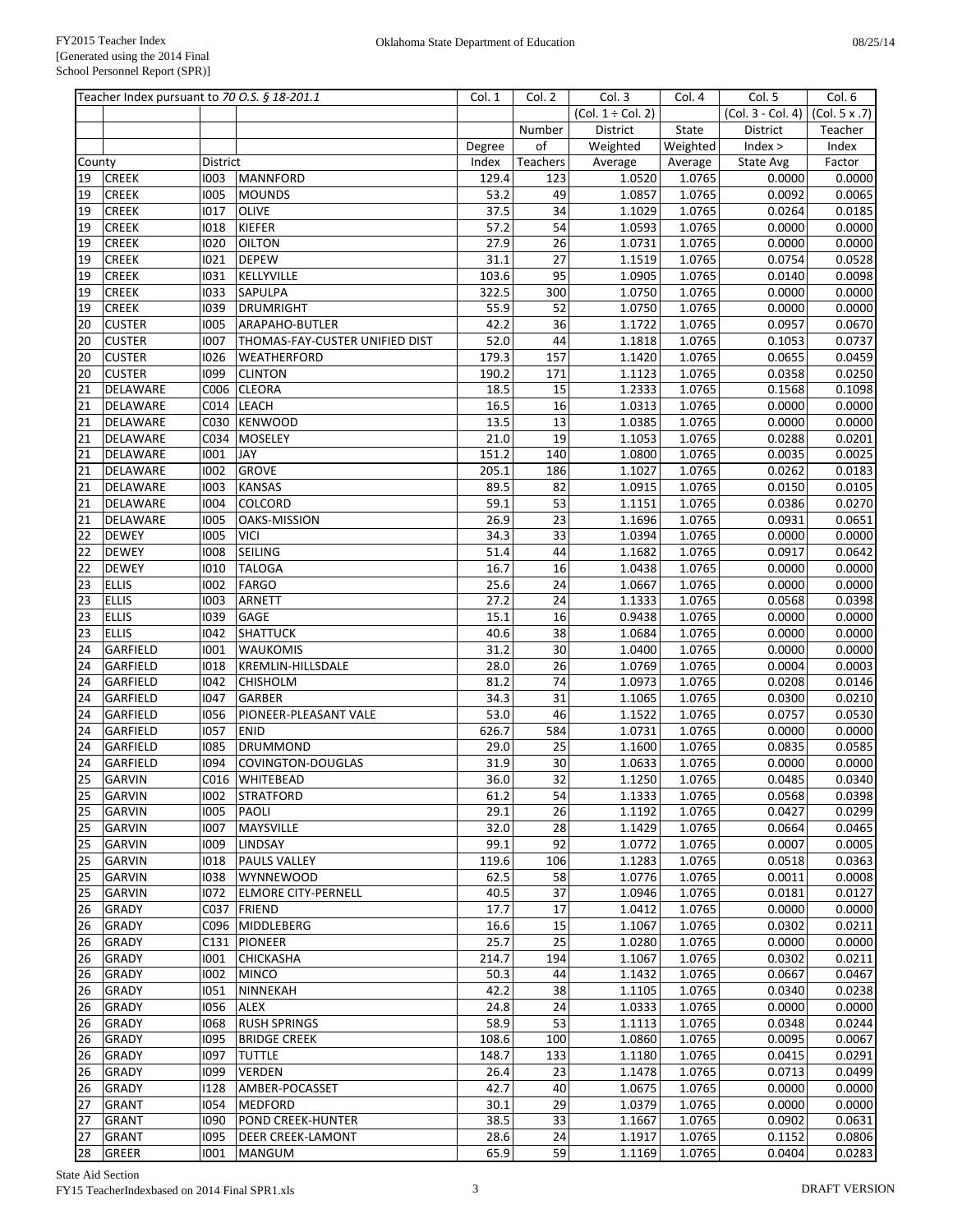|        | Teacher Index pursuant to 70 O.S. § 18-201.1 |          |                             | Col. 1 | Col. 2          | Col. 3                 | Col. 4   | Col. 5              | Col. 6              |
|--------|----------------------------------------------|----------|-----------------------------|--------|-----------------|------------------------|----------|---------------------|---------------------|
|        |                                              |          |                             |        |                 | $(Col. 1 \div Col. 2)$ |          | $(Col. 3 - Col. 4)$ | (Col. 5 x .7)       |
|        |                                              |          |                             |        | Number          | District               | State    | District            | Teacher             |
|        |                                              |          |                             | Degree | of              | Weighted               | Weighted | Index >             | Index               |
| County |                                              | District |                             | Index  | Teachers        | Average                | Average  | State Avg           | Factor              |
| 28     | <b>GREER</b>                                 | 1003     | GRANITE                     | 33.5   | 28              | 1.1964                 | 1.0765   | 0.1199              | 0.0840              |
| 29     | <b>HARMON</b>                                | 1066     | <b>HOLLIS</b>               | 54.4   | 50              | 1.0880                 | 1.0765   | 0.0115              | 0.0081              |
| 30     | <b>HARPER</b>                                | 1001     | LAVERNE                     | 45.2   | 41              | 1.1024                 | 1.0765   | 0.0259              | $\overline{0.0182}$ |
| 30     | <b>HARPER</b>                                | 1004     | <b>BUFFALO</b>              | 36.6   | $\overline{33}$ | 1.1091                 | 1.0765   | 0.0326              | 0.0228              |
| 31     | <b>HASKELL</b>                               | C010     | WHITEFIELD                  | 13.4   | 13              | 1.0308                 | 1.0765   | 0.0000              | 0.0000              |
| 31     | <b>HASKELL</b>                               | 1013     | <b>KINTA</b>                | 20.7   | 20              | 1.0350                 | 1.0765   | 0.0000              | 0.0000              |
| 31     | <b>HASKELL</b>                               | 1020     | <b>STIGLER</b>              | 111.1  | 101             | 1.1000                 | 1.0765   | 0.0235              | 0.0165              |
| 31     | <b>HASKELL</b>                               | 1037     | <b>MCCURTAIN</b>            | 28.1   | 22              | 1.2773                 | 1.0765   | 0.2008              | 0.1405              |
| 31     | <b>HASKELL</b>                               | 1043     | <b>KEOTA</b>                | 41.7   | 41              | 1.0171                 | 1.0765   | 0.0000              | 0.0000              |
| 32     | <b>HUGHES</b>                                | 1001     | <b>MOSS</b>                 | 26.3   | 22              | 1.1955                 | 1.0765   | 0.1190              | 0.0833              |
| 32     | <b>HUGHES</b>                                | 1005     | <b>WETUMKA</b>              | 49.0   | 45              | 1.0889                 | 1.0765   | 0.0124              | 0.0087              |
| 32     | <b>HUGHES</b>                                | 1035     | HOLDENVILLE                 | 95.9   | 91              | 1.0538                 | 1.0765   | 0.0000              | 0.0000              |
| 32     | <b>HUGHES</b>                                | 1048     | <b>CALVIN</b>               | 23.0   | 22              | 1.0455                 | 1.0765   | 0.0000              | 0.0000              |
| 32     | <b>HUGHES</b>                                | 1054     | <b>STUART</b>               | 26.5   | 23              | 1.1522                 | 1.0765   | 0.0757              | 0.0530              |
| 33     | <b>JACKSON</b>                               | 1001     | <b>NAVAJO</b>               | 46.0   | 43              | 1.0698                 | 1.0765   | 0.0000              | 0.0000              |
|        |                                              |          | <b>DUKE</b>                 |        |                 |                        |          |                     |                     |
| 33     | <b>JACKSON</b>                               | 1014     |                             | 21.2   | 19              | 1.1158                 | 1.0765   | 0.0393              | 0.0275              |
| 33     | <b>JACKSON</b>                               | 1018     | <b>ALTUS</b>                | 340.3  | 307             | 1.1085                 | 1.0765   | 0.0320              | 0.0224              |
| 33     | <b>JACKSON</b>                               | 1025     | <b>ELDORADO</b>             | 18.3   | 17              | 1.0765                 | 1.0765   | 0.0000              | 0.0000              |
| 33     | <b>JACKSON</b>                               | 1035     | <b>OLUSTEE</b>              | 18.9   | 17              | 1.1118                 | 1.0765   | 0.0353              | 0.0247              |
| 33     | <b>JACKSON</b>                               | 1054     | <b>BLAIR</b>                | 27.6   | 25              | 1.1040                 | 1.0765   | 0.0275              | 0.0193              |
| 34     | <b>JEFFERSON</b>                             | C003     | <b>TERRAL</b>               | 7.8    | 8               | 0.9750                 | 1.0765   | 0.0000              | 0.0000              |
| 34     | <b>JEFFERSON</b>                             | 1001     | <b>RYAN</b>                 | 29.3   | 25              | 1.1720                 | 1.0765   | 0.0955              | 0.0669              |
| 34     | <b>JEFFERSON</b>                             | 1014     | RINGLING                    | 46.4   | 41              | 1.1317                 | 1.0765   | 0.0552              | 0.0386              |
| 34     | <b>JEFFERSON</b>                             | 1023     | <b>WAURIKA</b>              | 40.5   | 35              | 1.1571                 | 1.0765   | 0.0806              | 0.0564              |
| 35     | <b>JOHNSTON</b>                              | C007     | MANNSVILLE                  | 13.0   | 12              | 1.0833                 | 1.0765   | 0.0068              | 0.0048              |
| 35     | <b>JOHNSTON</b>                              | C010     | <b>RAVIA</b>                | 12.6   | 10              | 1.2600                 | 1.0765   | 0.1835              | 0.1285              |
| 35     | <b>JOHNSTON</b>                              | 1002     | MILL CREEK                  | 15.3   | 15              | 1.0200                 | 1.0765   | 0.0000              | 0.0000              |
| 35     | <b>JOHNSTON</b>                              | 1020     | <b>TISHOMINGO</b>           | 90.5   | 82              | 1.1037                 | 1.0765   | 0.0272              | 0.0190              |
| 35     | <b>JOHNSTON</b>                              | 1029     | <b>MILBURN</b>              | 19.3   | 19              | 1.0158                 | 1.0765   | 0.0000              | 0.0000              |
| 35     | <b>JOHNSTON</b>                              | 1035     | <b>COLEMAN</b>              | 22.2   | 20              | 1.1100                 | 1.0765   | 0.0335              | 0.0235              |
| 35     | <b>JOHNSTON</b>                              | 1037     | <b>WAPANUCKA</b>            | 23.4   | 20              | 1.1700                 | 1.0765   | 0.0935              | 0.0655              |
| 36     | KAY                                          | C027     | PECKHAM                     | 13.4   | 12              | 1.1167                 | 1.0765   | 0.0402              | 0.0281              |
| 36     | KAY                                          | C050     | KILDARE                     | 10.0   | 10              | 1.0000                 | 1.0765   | 0.0000              | 0.0000              |
| 36     | KAY                                          | 1045     | <b>BLACKWELL</b>            | 129.2  | 119             | 1.0857                 | 1.0765   | 0.0092              | 0.0065              |
| 36     | KAY                                          | 1071     | PONCA CITY                  | 417.0  | 393             | 1.0611                 | 1.0765   | 0.0000              | 0.0000              |
| 36     | KAY                                          | 1087     | <b>TONKAWA</b>              | 66.1   | 60              | 1.1017                 | 1.0765   | 0.0252              | 0.0176              |
| 36     | KAY                                          | 1125     | <b>NEWKIRK</b>              | 78.4   | 73              | 1.0740                 | 1.0765   | 0.0000              | 0.0000              |
| 37     | <b>KINGFISHER</b>                            | 1002     | <b>DOVER</b>                | 20.0   | 20              | 1.0000                 | 1.0765   | 0.0000              | 0.0000              |
| 37     | KINGFISHER                                   | 1003     | LOMEGA                      | 22.1   | 20              | 1.1050                 | 1.0765   | 0.0285              | 0.0200              |
| 37     | <b>KINGFISHER</b>                            | 1007     | KINGFISHER                  | 132.7  | 119             | 1.1151                 | 1.0765   | 0.0386              | 0.0270              |
| 37     | <b>KINGFISHER</b>                            | 1016     | <b>HENNESSEY</b>            | 80.0   | 73              | 1.0959                 | 1.0765   | 0.0194              | 0.0136              |
| 37     | <b>KINGFISHER</b>                            | 1089     | <b>CASHION</b>              | 52.4   | 52              | 1.0077                 | 1.0765   | 0.0000              | 0.0000              |
| 37     | <b>KINGFISHER</b>                            | 1105     | <b>OKARCHE</b>              | 31.5   | 27              | 1.1667                 | 1.0765   | 0.0902              | 0.0631              |
| 38     | <b>KIOWA</b>                                 | 1001     | <b>HOBART</b>               | 67.0   | 59              | 1.1356                 | 1.0765   | 0.0591              | 0.0414              |
| 38     | <b>KIOWA</b>                                 | 1002     | LONE WOLF                   | 17.3   | 15              | 1.1533                 | 1.0765   | 0.0768              | 0.0538              |
| 38     | <b>KIOWA</b>                                 | 1003     | <b>MOUNTAIN VIEW-GOTEBO</b> | 34.5   | 31              | 1.1129                 | 1.0765   | 0.0364              | 0.0255              |
| 38     | <b>KIOWA</b>                                 | 1004     | <b>SNYDER</b>               | 48.2   | 43              | 1.1209                 | 1.0765   | 0.0444              | 0.0311              |
| 39     | LATIMER                                      | 1001     | <b>WILBURTON</b>            | 87.1   | 78              | 1.1167                 | 1.0765   | 0.0402              | 0.0281              |
| 39     | LATIMER                                      | 1002     | <b>RED OAK</b>              | 24.0   | 21              | 1.1429                 | 1.0765   | 0.0664              | 0.0465              |
| 39     | LATIMER                                      | 1003     | <b>BUFFALO VALLEY</b>       | 19.1   | 18              | 1.0611                 | 1.0765   | 0.0000              | 0.0000              |
| 39     | LATIMER                                      | 1004     | PANOLA                      | 27.4   | 25              | 1.0960                 | 1.0765   | 0.0195              | 0.0137              |
| 40     | LE FLORE                                     |          | C004 SHADY POINT            | 12.9   | 12              | 1.0750                 | 1.0765   | 0.0000              | 0.0000              |
|        | LE FLORE                                     |          | C011   MONROE               | 10.4   | 10              | 1.0400                 | 1.0765   | 0.0000              | 0.0000              |
| 40     |                                              |          |                             |        |                 |                        |          |                     |                     |
| 40     | LE FLORE                                     |          | C014 HODGEN                 | 25.2   | 24              | 1.0500                 | 1.0765   | 0.0000              | 0.0000              |
| 40     | LE FLORE                                     |          | C039   FANSHAWE             | 9.5    | 9               | 1.0556                 | 1.0765   | 0.0000              | 0.0000              |
| 40     | LE FLORE                                     | 1002     | <b>SPIRO</b>                | 106.8  | 94              | 1.1362                 | 1.0765   | 0.0597              | 0.0418              |
| 40     | LE FLORE                                     | 1003     | <b>HEAVENER</b>             | 111.2  | 102             | 1.0902                 | 1.0765   | 0.0137              | 0.0096              |
| 40     | LE FLORE                                     | 1007     | POCOLA                      | 73.7   | 69              | 1.0681                 | 1.0765   | 0.0000              | 0.0000              |
| 40     | LE FLORE                                     | 1016     | LE FLORE                    | 25.0   | 23              | 1.0870                 | 1.0765   | 0.0105              | 0.0073              |
| 40     | LE FLORE                                     | 1017     | <b>CAMERON</b>              | 29.0   | 27              | 1.0741                 | 1.0765   | 0.0000              | 0.0000              |
| 40     | LE FLORE                                     | 1020     | PANAMA                      | 59.0   | 54              | 1.0926                 | 1.0765   | 0.0161              | 0.0113              |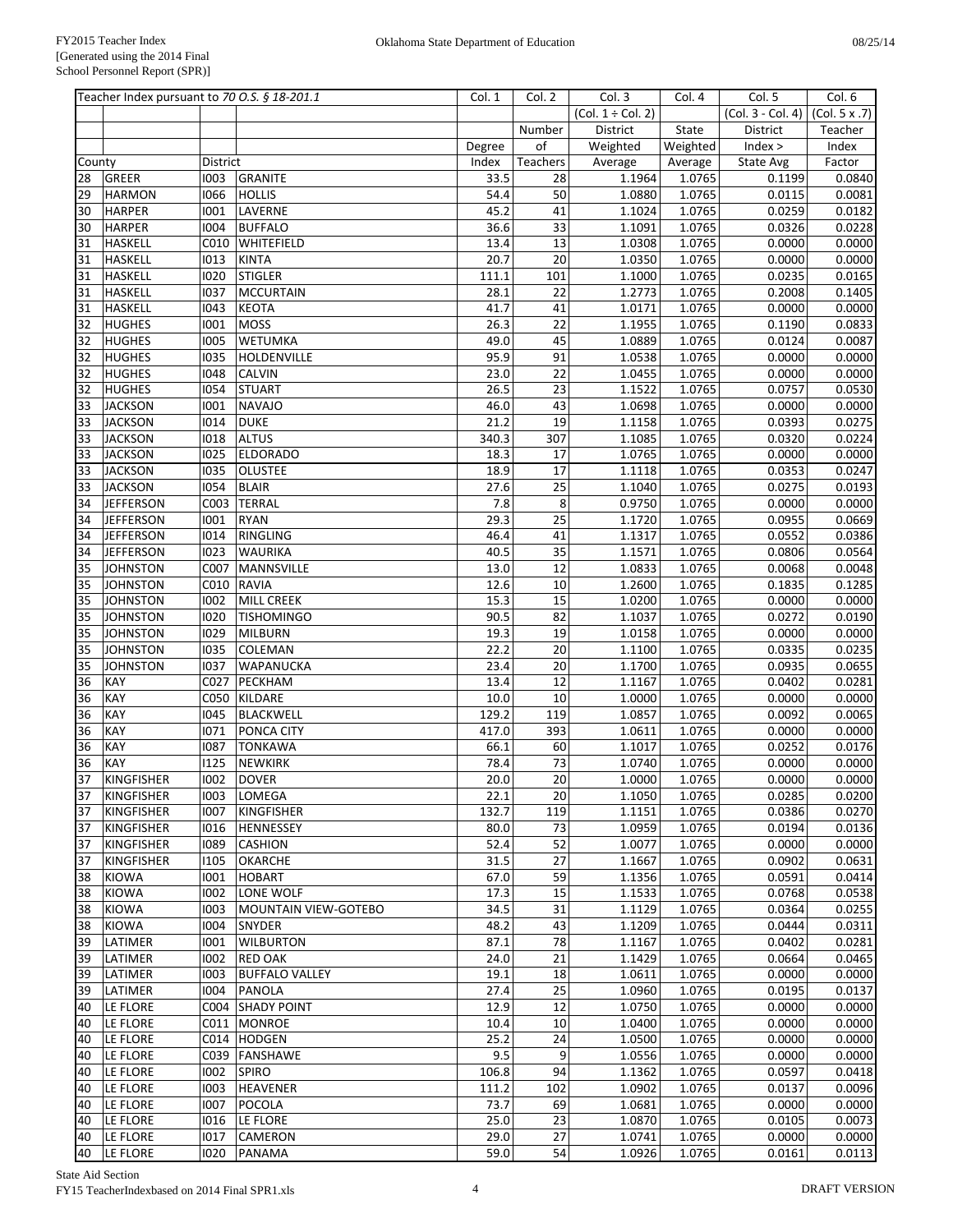|        | Teacher Index pursuant to 70 O.S. § 18-201.1 |                  |                         | Col. 1 | Col. 2          | Col. 3                 | Col. 4   | Col. 5              | Col. 6           |
|--------|----------------------------------------------|------------------|-------------------------|--------|-----------------|------------------------|----------|---------------------|------------------|
|        |                                              |                  |                         |        |                 | $(Col. 1 \div Col. 2)$ |          | $(Col. 3 - Col. 4)$ | (Col. 5 x .7)    |
|        |                                              |                  |                         |        | Number          | District               | State    | District            | Teacher          |
|        |                                              |                  |                         | Degree | of              | Weighted               | Weighted | Index >             | Index            |
| County |                                              | <b>District</b>  |                         | Index  | Teachers        | Average                | Average  | State Avg           | Factor           |
| 40     | LE FLORE                                     | 1026             | <b>BOKOSHE</b>          | 26.5   | 24              | 1.1042                 | 1.0765   | 0.0277              | 0.0194           |
| 40     | LE FLORE                                     | 1029             | POTEAU                  | 211.0  | 185             | 1.1405                 | 1.0765   | 0.0640              | 0.0448           |
| 40     | LE FLORE                                     | 1049             | <b>WISTER</b>           | 52.8   | 46              | 1.1478                 | 1.0765   | 0.0713              | 0.0499           |
| 40     | LE FLORE                                     | 1052             | <b>TALIHINA</b>         | 66.5   | 63              | 1.0556                 | 1.0765   | 0.0000              | 0.0000           |
| 40     | LE FLORE                                     | 1062             | <b>WHITESBORO</b>       | 24.1   | 20              | 1.2050                 | 1.0765   | 0.1285              | 0.0900           |
| 40     | LE FLORE                                     | 1067             | <b>HOWE</b>             | 49.7   | 48              | 1.0354                 | 1.0765   | 0.0000              | 0.0000           |
| 40     | LE FLORE                                     | 1091             | <b>ARKOMA</b>           | 33.1   | 34              | 0.9735                 | 1.0765   | 0.0000              | 0.0000           |
| 41     | <b>LINCOLN</b>                               |                  | C005 WHITE ROCK         | 12.2   | 11              | 1.1091                 | 1.0765   | 0.0326              | 0.0228           |
| 41     | <b>LINCOLN</b>                               | 1001             | <b>CHANDLER</b>         | 98.1   | 86              | 1.1407                 | 1.0765   | 0.0642              | 0.0449           |
| 41     | <b>LINCOLN</b>                               | 1003             | <b>DAVENPORT</b>        | 29.2   | 27              | 1.0815                 | 1.0765   | 0.0050              | 0.0035           |
| 41     | <b>LINCOLN</b>                               | 1004             | <b>WELLSTON</b>         | 50.6   | 46              | 1.1000                 | 1.0765   | 0.0235              | 0.0165           |
| 41     | <b>LINCOLN</b>                               | 1054             | <b>STROUD</b>           | 75.4   | 67              | 1.1254                 | 1.0765   | 0.0489              | 0.0342           |
| 41     | <b>LINCOLN</b>                               | 1095             | MEEKER                  | 78.8   | 72              | 1.0944                 | 1.0765   | 0.0179              | 0.0126           |
| 41     | <b>LINCOLN</b>                               | 1103             | PRAGUE                  | 90.1   | 82              | 1.0988                 | 1.0765   | 0.0223              | 0.0156           |
| 41     | <b>LINCOLN</b>                               | 1105             | <b>CARNEY</b>           | 23.0   | 21              | 1.0952                 | 1.0765   | 0.0187              | 0.0131           |
| 41     | LINCOLN                                      | 1134             | <b>AGRA</b>             | 41.4   | 39              | 1.0615                 | 1.0765   | 0.0000              | 0.0000           |
| 42     | LOGAN                                        | 1001             | <b>GUTHRIE</b>          | 282.3  | 263             | 1.0734                 | 1.0765   | 0.0000              | 0.0000           |
| 42     | LOGAN                                        | 1002             | <b>CRESCENT</b>         | 60.5   | 53              | 1.1415                 | 1.0765   | 0.0650              | 0.0455           |
| 42     | LOGAN                                        | 1003             | MULHALL-ORLANDO         | 27.0   | $\overline{25}$ | 1.0800                 | 1.0765   | 0.0035              | 0.0025           |
| 42     | <b>LOGAN</b>                                 | 1014             | <b>COYLE</b>            | 31.0   | 28              | 1.1071                 | 1.0765   | 0.0306              | 0.0214           |
| 43     | LOVE                                         |                  | C003 GREENVILLE         | 10.9   | 10              | 1.0900                 | 1.0765   | 0.0135              | 0.0095           |
| 43     | LOVE                                         | 1004             | THACKERVILLE            | 28.1   | $\overline{27}$ | 1.0407                 | 1.0765   | 0.0000              | 0.0000           |
| 43     | LOVE                                         | 1005             | <b>TURNER</b>           | 28.8   | 27              | 1.0667                 | 1.0765   | 0.0000              | 0.0000           |
| 43     | LOVE                                         | 1016             | <b>MARIETTA</b>         | 72.2   | 71              | 1.0169                 | 1.0765   | 0.0000              | 0.0000           |
| 44     | <b>MAJOR</b>                                 | 1001             | <b>RINGWOOD</b>         | 32.1   | 30              | 1.0700                 | 1.0765   | 0.0000              | 0.0000           |
| 44     | <b>MAJOR</b>                                 | 1004             | ALINE-CLEO              | 19.8   | 18              | 1.1000                 | 1.0765   | 0.0235              | 0.0165           |
| 44     | <b>MAJOR</b>                                 | 1084             | <b>FAIRVIEW</b>         | 69.0   | 62              | 1.1129                 | 1.0765   | 0.0364              | 0.0255           |
| 44     | <b>MAJOR</b>                                 | 1092             | <b>CIMARRON</b>         | 35.2   | 33              | 1.0667                 | 1.0765   | 0.0000              | 0.0000           |
| 45     | MARSHALL                                     | 1002             | <b>MADILL</b>           | 144.6  | 128             | 1.1297                 | 1.0765   | 0.0532              | 0.0372           |
| 45     | <b>MARSHALL</b>                              | 1003             | <b>KINGSTON</b>         | 101.7  | 95              | 1.0705                 | 1.0765   | 0.0000              | 0.0000           |
| 46     | <b>MAYES</b>                                 | CO <sub>21</sub> | <b>SPAVINAW</b>         | 8.7    | 9               | 0.9667                 | 1.0765   | 0.0000              | 0.0000           |
| 46     | <b>MAYES</b>                                 | C035             | <b>WICKLIFFE</b>        | 15.7   | 15              | 1.0467                 | 1.0765   | 0.0000              | 0.0000           |
| 46     | <b>MAYES</b>                                 | C043             | <b>OSAGE</b>            | 17.5   | 17              | 1.0294                 | 1.0765   | 0.0000              | 0.0000           |
| 46     | <b>MAYES</b>                                 | 1001             | <b>PRYOR</b>            | 216.6  | 197             | 1.0995                 | 1.0765   | 0.0230              | 0.0161           |
| 46     | <b>MAYES</b>                                 | 1002             | <b>ADAIR</b>            | 77.0   | 72              | 1.0694                 | 1.0765   | 0.0000              | 0.0000           |
| 46     | <b>MAYES</b>                                 | 1016             | <b>SALINA</b>           | 73.4   | 66              | 1.1121                 | 1.0765   | 0.0356              | 0.0249           |
| 46     | <b>MAYES</b>                                 | 1017             | <b>LOCUST GROVE</b>     | 134.9  | 122             | 1.1057                 | 1.0765   | 0.0292              | 0.0205           |
|        | 46 MAYES                                     |                  | 1032 CHOUTEAU-MAZIE     | 86.9   | 84              | 1.0345                 | 1.0765   | 0.0000              | 0.0000           |
| 47     | MCCLAIN                                      |                  | C004   BYARS            | 8.2    | $\overline{7}$  | 1.1714                 | 1.0765   | 0.0949              | 0.0665           |
|        | <b>MCCLAIN</b>                               | 1001             | NEWCASTLE               | 149.7  | 140             | 1.0693                 | 1.0765   | 0.0000              | 0.0000           |
| 47     | MCCLAIN                                      |                  | <b>DIBBLE</b>           | 55.7   | 52              |                        |          | 0.0000              | 0.0000           |
| 47     | <b>MCCLAIN</b>                               | 1002             |                         |        | 67              | 1.0712                 | 1.0765   |                     |                  |
| 47     |                                              | 1005             | <b>WASHINGTON</b>       | 73.1   |                 | 1.0910                 | 1.0765   | 0.0145              | 0.0102<br>0.0147 |
| 47     | <b>MCCLAIN</b><br><b>MCCLAIN</b>             | 1010             | <b>WAYNE</b><br>PURCELL | 42.8   | 39              | 1.0974                 | 1.0765   | 0.0209              |                  |
| 47     |                                              | 1015             |                         | 122.8  | 112             | 1.0964                 | 1.0765   | 0.0199              | 0.0140           |
| 47     | <b>MCCLAIN</b>                               |                  | 1029 BLANCHARD          | 132.9  | 122             | 1.0893                 | 1.0765   | 0.0128              | 0.0090           |
| 48     | <b>MCCURTAIN</b>                             |                  | C001   FOREST GROVE     | 14.8   | 14              | 1.0571                 | 1.0765   | 0.0000              | 0.0000           |
| 48     | <b>MCCURTAIN</b>                             |                  | C009 LUKFATA            | 29.1   | 27              | 1.0778                 | 1.0765   | 0.0013              | 0.0009           |
| 48     | <b>MCCURTAIN</b>                             |                  | C023 GLOVER             | 8.8    | 8               | 1.1000                 | 1.0765   | 0.0235              | 0.0165           |
| 48     | <b>MCCURTAIN</b>                             |                  | C037 DENISON            | 24.1   | 24              | 1.0042                 | 1.0765   | 0.0000              | 0.0000           |
| 48     | <b>MCCURTAIN</b>                             |                  | C072 HOLLY CREEK        | 23.6   | 20              | 1.1800                 | 1.0765   | 0.1035              | 0.0725           |
| 48     | <b>MCCURTAIN</b>                             | 1005             | <b>IDABEL</b>           | 116.8  | 101             | 1.1564                 | 1.0765   | 0.0799              | 0.0560           |
| 48     | <b>MCCURTAIN</b>                             | 1006             | <b>HAWORTH</b>          | 52.0   | 49              | 1.0612                 | 1.0765   | 0.0000              | 0.0000           |
| 48     | MCCURTAIN                                    | 1011             | VALLIANT                | 82.0   | 73              | 1.1233                 | 1.0765   | 0.0468              | 0.0328           |
| 48     | MCCURTAIN                                    | 1013             | EAGLETOWN               | 27.6   | 26              | 1.0615                 | 1.0765   | 0.0000              | 0.0000           |
| 48     | <b>MCCURTAIN</b>                             | 1014             | <b>SMITHVILLE</b>       | 34.0   | 30              | 1.1333                 | 1.0765   | 0.0568              | 0.0398           |
| 48     | <b>MCCURTAIN</b>                             | 1039             | <b>WRIGHT CITY</b>      | 46.1   | 40              | 1.1525                 | 1.0765   | 0.0760              | 0.0532           |
| 48     | <b>MCCURTAIN</b>                             | 1071             | <b>BATTIEST</b>         | 31.9   | 27              | 1.1815                 | 1.0765   | 0.1050              | 0.0735           |
| 48     | <b>MCCURTAIN</b>                             | 1074             | <b>BROKEN BOW</b>       | 151.5  | 138             | 1.0978                 | 1.0765   | 0.0213              | 0.0149           |
| 49     | <b>MCINTOSH</b>                              | C003 RYAL        |                         | 12.0   | 10              | 1.2000                 | 1.0765   | 0.1235              | 0.0865           |
| 49     | <b>MCINTOSH</b>                              |                  | C016 STIDHAM            | 13.5   | 12              | 1.1250                 | 1.0765   | 0.0485              | 0.0340           |
| 49     | MCINTOSH                                     |                  | 1001 EUFAULA            | 111.5  | 101             | 1.1040                 | 1.0765   | 0.0275              | 0.0192           |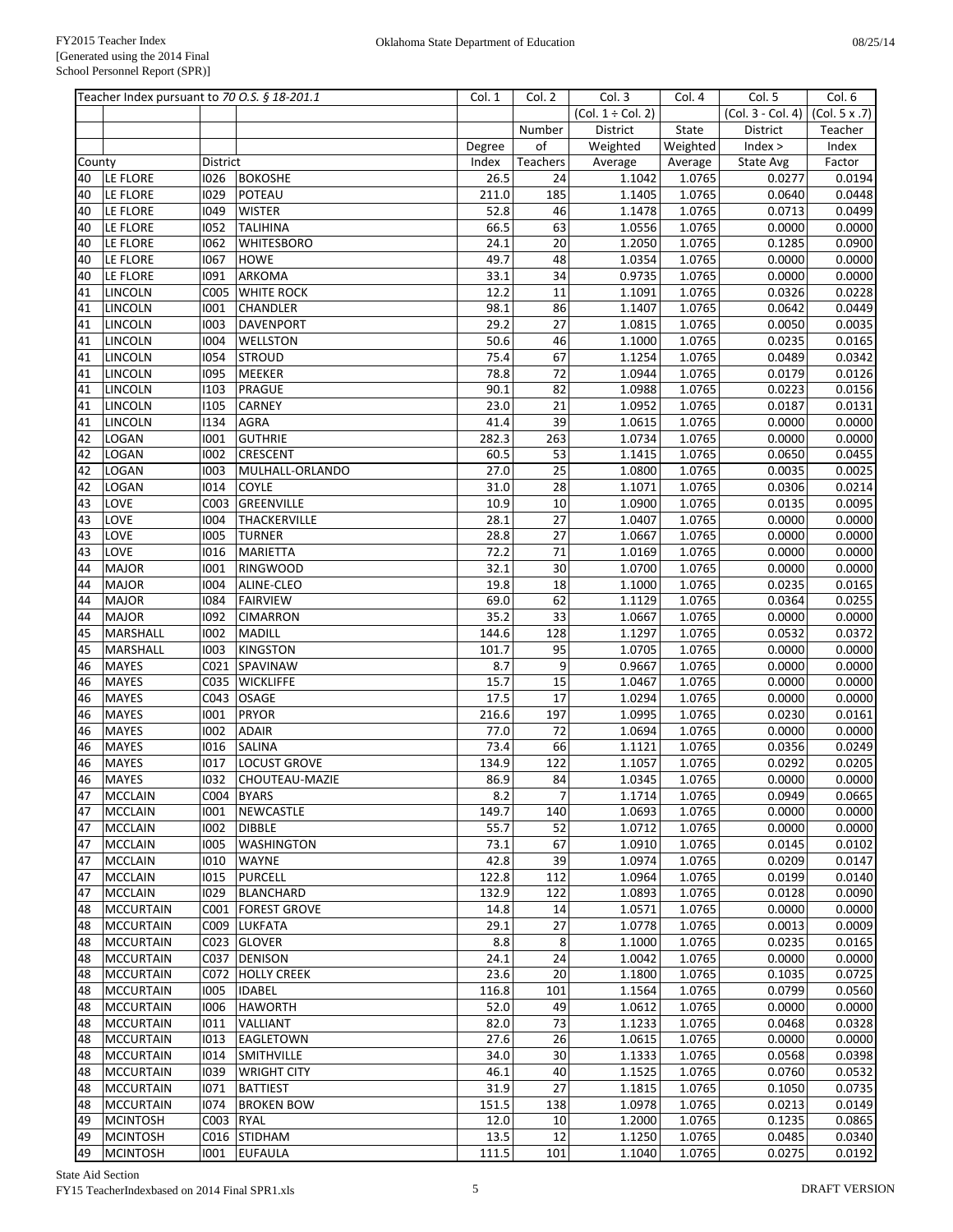|        | Teacher Index pursuant to 70 O.S. § 18-201.1 |          |                                          | Col. 1  | Col. 2          | Col. 3                 | Col. 4   | Col. 5                              | Col. 6  |
|--------|----------------------------------------------|----------|------------------------------------------|---------|-----------------|------------------------|----------|-------------------------------------|---------|
|        |                                              |          |                                          |         |                 | $(Col. 1 \div Col. 2)$ |          | $(Col. 3 - Col. 4)$ $(Col. 5 x .7)$ |         |
|        |                                              |          |                                          |         | Number          | District               | State    | District                            | Teacher |
|        |                                              |          |                                          | Degree  | of              | Weighted               | Weighted | Index >                             | Index   |
| County |                                              | District |                                          | Index   | Teachers        | Average                | Average  | State Avg                           | Factor  |
| 49     | <b>MCINTOSH</b>                              | 1019     | <b>CHECOTAH</b>                          | 140.8   | 128             | 1.1000                 | 1.0765   | 0.0235                              | 0.0165  |
| 49     | <b>MCINTOSH</b>                              | 1027     | <b>MIDWAY</b>                            | 19.6    | 19              | 1.0316                 | 1.0765   | 0.0000                              | 0.0000  |
| 49     | <b>MCINTOSH</b>                              | 1064     | <b>HANNA</b>                             | 15.6    | $\overline{13}$ | 1.2000                 | 1.0765   | 0.1235                              | 0.0865  |
| 50     | <b>MURRAY</b>                                | 1001     | <b>SULPHUR</b>                           | 115.9   | 107             | 1.0832                 | 1.0765   | 0.0067                              | 0.0047  |
| 50     | <b>MURRAY</b>                                | 1010     | <b>DAVIS</b>                             | 90.1    | 84              | 1.0726                 | 1.0765   | 0.0000                              | 0.0000  |
| 51     | MUSKOGEE                                     | C009     | WAINWRIGHT                               | 12.7    | 11              | 1.1545                 | 1.0765   | 0.0780                              | 0.0546  |
| 51     | MUSKOGEE                                     | 1002     | <b>HASKELL</b>                           | 72.0    | 66              | 1.0909                 | 1.0765   | 0.0144                              |         |
|        | <b>MUSKOGEE</b>                              |          |                                          |         | 143             |                        |          |                                     | 0.0101  |
| 51     |                                              | 1003     | <b>FORT GIBSON</b>                       | 156.0   |                 | 1.0909                 | 1.0765   | 0.0144                              | 0.0101  |
| 51     | MUSKOGEE                                     | 1006     | <b>WEBBERS FALLS</b>                     | 23.8    | 23              | 1.0348                 | 1.0765   | 0.0000                              | 0.0000  |
| 51     | MUSKOGEE                                     | 1008     | OKTAHA                                   | 57.1    | 52              | 1.0981                 | 1.0765   | 0.0216                              | 0.0151  |
| 51     | MUSKOGEE                                     | 1020     | <b>MUSKOGEE</b>                          | 509.5   | 474             | 1.0749                 | 1.0765   | 0.0000                              | 0.0000  |
| 51     | MUSKOGEE                                     | 1029     | <b>HILLDALE</b>                          | 140.2   | 134             | 1.0463                 | 1.0765   | 0.0000                              | 0.0000  |
| 51     | MUSKOGEE                                     | 1046     | <b>BRAGGS</b>                            | 21.3    | 20              | 1.0650                 | 1.0765   | 0.0000                              | 0.0000  |
| 51     | MUSKOGEE                                     | 1074     | <b>WARNER</b>                            | 63.6    | 61              | 1.0426                 | 1.0765   | 0.0000                              | 0.0000  |
| 51     | MUSKOGEE                                     | 1088     | PORUM                                    | 47.1    | 42              | 1.1214                 | 1.0765   | 0.0449                              | 0.0315  |
| 52     | <b>NOBLE</b>                                 | 1001     | PERRY                                    | 92.5    | 87              | 1.0632                 | 1.0765   | 0.0000                              | 0.0000  |
| 52     | <b>NOBLE</b>                                 | 1002     | <b>BILLINGS</b>                          | 14.0    | 13              | 1.0769                 | 1.0765   | 0.0004                              | 0.0003  |
| 52     | <b>NOBLE</b>                                 | 1004     | <b>FRONTIER</b>                          | 48.7    | 44              | 1.1068                 | 1.0765   | 0.0303                              | 0.0212  |
| 52     | <b>NOBLE</b>                                 | 1006     | <b>MORRISON</b>                          | 52.3    | 47              | 1.1128                 | 1.0765   | 0.0363                              | 0.0254  |
| 53     | <b>NOWATA</b>                                | 1003     | <b>OKLAHOMA UNION</b>                    | 58.6    | 52              | 1.1269                 | 1.0765   | 0.0504                              | 0.0353  |
| 53     | <b>NOWATA</b>                                | 1040     | <b>NOWATA</b>                            | 88.7    | 87              | 1.0195                 | 1.0765   | 0.0000                              | 0.0000  |
| 53     | <b>NOWATA</b>                                | 1051     | <b>SOUTH COFFEYVILLE</b>                 | 25.0    | 24              | 1.0417                 | 1.0765   | 0.0000                              | 0.0000  |
| 54     | <b>OKFUSKEE</b>                              | C029     | <b>BEARDEN</b>                           | 10.9    | 10              | 1.0900                 | 1.0765   | 0.0135                              | 0.0095  |
| 54     | <b>OKFUSKEE</b>                              | 1002     | <b>MASON</b>                             | 26.6    | 25              | 1.0640                 | 1.0765   | 0.0000                              | 0.0000  |
| 54     | <b>OKFUSKEE</b>                              | 1014     | <b>PADEN</b>                             | 22.1    | 20              | 1.1050                 | 1.0765   | 0.0285                              | 0.0200  |
| 54     | <b>OKFUSKEE</b>                              | 1026     | <b>OKEMAH</b>                            | 83.8    | 78              | 1.0744                 | 1.0765   | 0.0000                              | 0.0000  |
| 54     | <b>OKFUSKEE</b>                              | 1031     | <b>WELEETKA</b>                          | 41.7    | 39              | 1.0692                 | 1.0765   | 0.0000                              | 0.0000  |
| 54     | <b>OKFUSKEE</b>                              | 1054     | <b>GRAHAM-DUSTIN</b>                     | 22.8    | 21              | 1.0857                 | 1.0765   | 0.0092                              | 0.0065  |
|        |                                              |          |                                          |         |                 |                        |          |                                     |         |
| 55     | <b>OKLAHOMA</b>                              | C029     | <b>OAKDALE</b>                           | 61.2    | 54              | 1.1333                 | 1.0765   | 0.0568                              | 0.0398  |
| 55     | <b>OKLAHOMA</b>                              | C074     | <b>CRUTCHO</b>                           | 25.2    | 26              | 0.9692                 | 1.0765   | 0.0000                              | 0.0000  |
| 55     | <b>OKLAHOMA</b>                              | E001     | OKC CHARTER: INDEPENDENCE MS             | 26.2    | 22              | 1.1909                 | 1.0765   | 0.1144                              | 0.0801  |
| 55     | <b>OKLAHOMA</b>                              | E002     | OKC CHARTER: SEEWORTH ACADEMY            | 35.9    | 34              | 1.0559                 | 1.0765   | 0.0000                              | 0.0000  |
| 55     | <b>OKLAHOMA</b>                              | E003     | OKC CHARTER: HUPFELD/W VILLAGE           | 17.6    | 19              | 0.9263                 | 1.0765   | 0.0000                              | 0.0000  |
| 55     | <b>OKLAHOMA</b>                              | E005     | OKC CHARTER: DOVE SCIENCE ACAD           | 23.4    | 25              | 0.9360                 | 1.0765   | 0.0000                              | 0.0000  |
| 55     | <b>OKLAHOMA</b>                              | E007     | OKC CHARTER: SANTA FE SOUTH HS           | 39.4    | 38              | 1.0368                 | 1.0765   | 0.0000                              | 0.0000  |
| 55     | <b>OKLAHOMA</b>                              | E008     | OKC CHARTER: HARDING CHARTER             | 31.4    | 32              | 0.9813                 | 1.0765   | 0.0000                              | 0.0000  |
| 55     | <b>OKLAHOMA</b>                              | E010     | OKC CHARTER: HARDING FINE ARTS           | 17.0    | 18              | 0.9444                 | 1.0765   | 0.0000                              | 0.0000  |
| 55     | OKLAHOMA                                     |          | E011 OKC CHARTER: SANTA FE SOUTH MS      | 29.4    | 29              | 1.0138                 | 1.0765   | 0.0000                              | 0.0000  |
| 55     | OKLAHOMA                                     |          | E012 OKC CHARTER: KIPP REACH COLL.       | 17.0    | 18              | 0.9444                 | 1.0765   | 0.0000                              | 0.0000  |
| 55     | OKLAHOMA                                     |          | <b>E013 OKC CHARTER: DOVE SCIENCE ES</b> | 14.0    | 15              | 0.9333                 | 1.0765   | 0.0000                              | 0.0000  |
| 55     | OKLAHOMA                                     |          | E016   OKC CHARTER: HARPER ACADEMY       | 0.0     | 0               | 0.0000                 | 1.0765   | 0.0000                              | 0.0000  |
| 55     | OKLAHOMA                                     |          | G001 SANTA FE SOUTH ES (CHARTER)         | 36.0    | $\overline{35}$ | 1.0286                 | 1.0765   | 0.0000                              | 0.0000  |
| 55     | OKLAHOMA                                     |          | G003 ALEXIS RAINBOW (CHARTER)            | 3.9     | $\sqrt{4}$      | 0.9750                 | 1.0765   | 0.0000                              | 0.0000  |
| 55     | <b>OKLAHOMA</b>                              |          | G004 ASTEC CHARTERS                      | 32.5    | 34              | 0.9559                 | 1.0765   | 0.0000                              | 0.0000  |
| 55     | OKLAHOMA                                     | G007     | JOHN W REX CHARTER ELEM                  | 0.0     | 0               | 0.0000                 | 1.0765   | 0.0000                              | 0.0000  |
| 55     | OKLAHOMA                                     | 1001     | <b>PUTNAM CITY</b>                       | 1,528.4 | 1,496           | 1.0217                 | 1.0765   | 0.0000                              | 0.0000  |
| 55     | OKLAHOMA                                     | 1003     | LUTHER                                   | 74.9    | 71              | 1.0549                 | 1.0765   | 0.0000                              | 0.0000  |
| 55     | OKLAHOMA                                     | 1004     | <b>CHOCTAW-NICOMA PARK</b>               | 432.4   | 398             | 1.0864                 | 1.0765   | 0.0099                              | 0.0070  |
| 55     | OKLAHOMA                                     | 1006     | <b>DEER CREEK</b>                        | 351.9   | 340             | 1.0350                 | 1.0765   | 0.0000                              | 0.0000  |
| 55     | OKLAHOMA                                     | 1007     | <b>HARRAH</b>                            | 185.4   | 169             | 1.0970                 | 1.0765   | 0.0205                              | 0.0144  |
| 55     | OKLAHOMA                                     | 1009     | <b>JONES</b>                             | 84.1    | 82              | 1.0256                 | 1.0765   | 0.0000                              | 0.0000  |
|        |                                              |          |                                          |         |                 |                        |          |                                     |         |
| 55     | OKLAHOMA                                     | 1012     | <b>EDMOND</b>                            | 1,693.6 | 1,584           | 1.0692                 | 1.0765   | 0.0000                              | 0.0000  |
| 55     | OKLAHOMA                                     | 1037     | <b>MILLWOOD</b>                          | 81.1    | 75              | 1.0813                 | 1.0765   | 0.0048                              | 0.0034  |
| 55     | OKLAHOMA                                     | 1041     | <b>WESTERN HEIGHTS</b>                   | 344.0   | 329             | 1.0456                 | 1.0765   | 0.0000                              | 0.0000  |
| 55     | OKLAHOMA                                     | 1052     | MIDWEST CITY-DEL CITY                    | 1,210.1 | 1,111           | 1.0892                 | 1.0765   | 0.0127                              | 0.0089  |
| 55     | <b>OKLAHOMA</b>                              | 1053     | <b>CROOKED OAK</b>                       | 94.6    | 91              | 1.0396                 | 1.0765   | 0.0000                              | 0.0000  |
| 55     | OKLAHOMA                                     | 1088     | <b>BETHANY</b>                           | 129.8   | 118             | 1.1000                 | 1.0765   | 0.0235                              | 0.0165  |
| 55     | <b>OKLAHOMA</b>                              | 1089     | OKLAHOMA CITY                            | 3,248.3 | 3,162           | 1.0273                 | 1.0765   | 0.0000                              | 0.0000  |
| 55     | <b>OKLAHOMA</b>                              | Z001     | EPIC ONE ON ONE CHARTER SCHL             | 114.9   | 121             | 0.9496                 | 1.0765   | 0.0000                              | 0.0000  |
| 55     | <b>OKLAHOMA</b>                              | Z002     | OK VIRTUAL CHARTER ACAD.                 | 0.0     | 0               | 0.0000                 | 1.0765   | 0.0000                              | 0.0000  |
| 55     | OKLAHOMA                                     | Z003     | OK CONNECTIONS ACAD                      | 0.0     | 0               | 0.0000                 | 1.0765   | 0.0000                              | 0.0000  |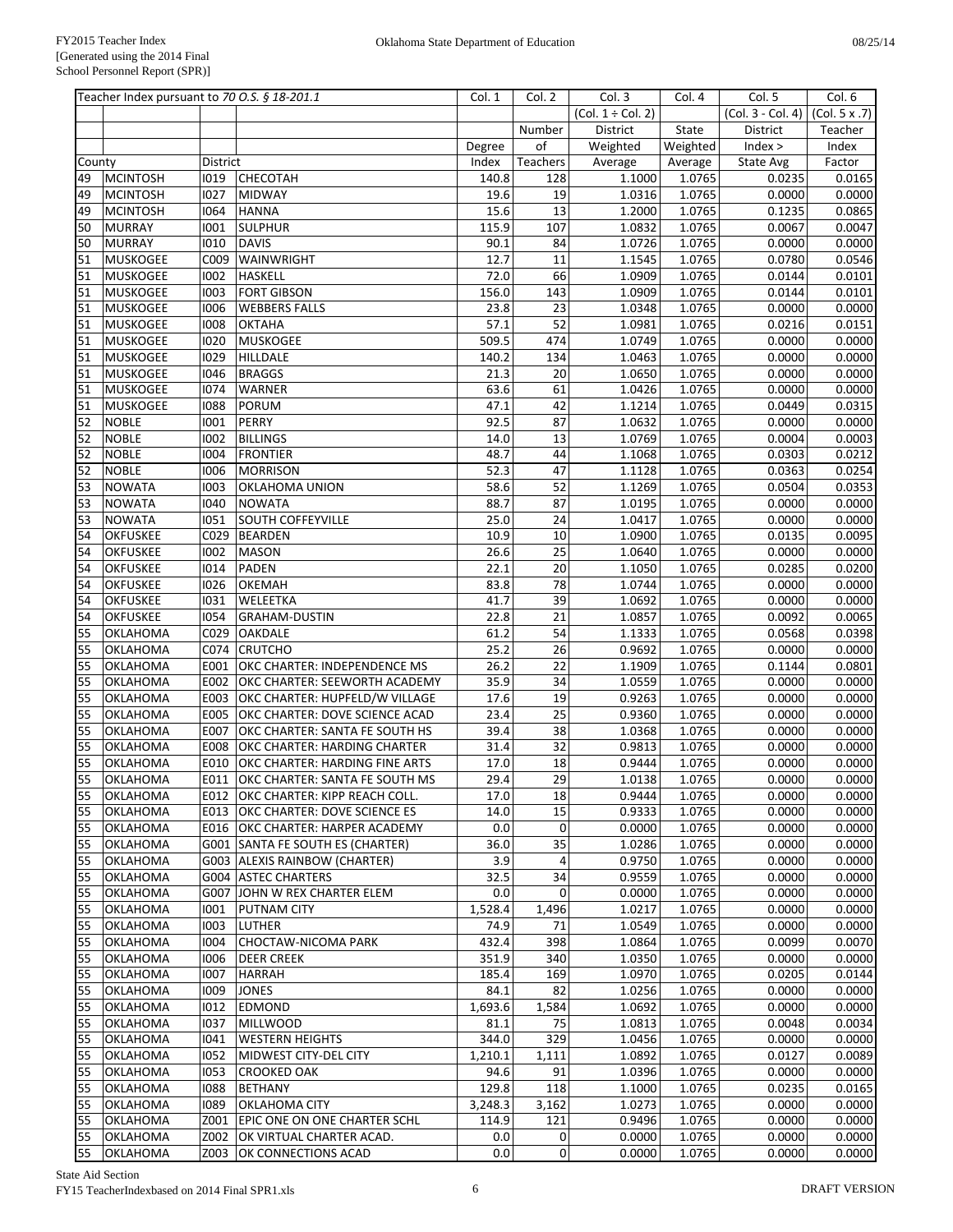|          | Teacher Index pursuant to 70 O.S. § 18-201.1 |              |                                    | Col. 1        | Col. 2    | Col. 3                 | Col. 4           | Col. 5            | Col. 6           |
|----------|----------------------------------------------|--------------|------------------------------------|---------------|-----------|------------------------|------------------|-------------------|------------------|
|          |                                              |              |                                    |               |           | $(Col. 1 \div Col. 2)$ |                  | (Col. 3 - Col. 4) | (Col. 5 x .7)    |
|          |                                              |              |                                    |               | Number    | District               | State            | District          | Teacher          |
|          |                                              |              |                                    | Degree        | of        | Weighted               | Weighted         | Index >           | Index            |
| County   |                                              | District     |                                    | Index         | Teachers  | Average                | Average          | State Avg         | Factor           |
| 55       | <b>OKLAHOMA</b>                              |              | Z004   INSIGHT SCHOOL OF OK        | 0.0           | 0         | 0.0000                 | 1.0765           | 0.0000            | 0.0000           |
| 56       | OKMULGEE                                     | C011         | <b>TWIN HILLS</b>                  | 29.0          | 25        | 1.1600                 | 1.0765           | 0.0835            | 0.0585           |
| 56       | OKMULGEE                                     | 1001         | OKMULGEE                           | 137.9         | 130       | 1.0608                 | 1.0765           | 0.0000            | 0.0000           |
| 56       | OKMULGEE                                     | 1002         | <b>HENRYETTA</b>                   | 110.9         | 100       | 1.1090                 | 1.0765           | 0.0325            | 0.0228           |
| 56       | OKMULGEE                                     | 1003         | <b>MORRIS</b>                      | 86.2          | 77        | 1.1195                 | 1.0765           | 0.0430            | 0.0301           |
| 56       | OKMULGEE                                     | 1004         | <b>BEGGS</b>                       | 101.3         | 96        | 1.0552                 | 1.0765           | 0.0000            | 0.0000           |
| 56       | OKMULGEE                                     | 1005         | <b>PRESTON</b>                     | 40.9          | 38        | 1.0763                 | 1.0765           | 0.0000            | 0.0000           |
| 56       | OKMULGEE                                     | 1006         | <b>SCHULTER</b>                    | 19.9          | 18        | 1.1056                 | 1.0765           | 0.0291            | 0.0203           |
| 56       | OKMULGEE                                     | 1007         | <b>WILSON</b>                      | 27.1          | 24        | 1.1292                 | 1.0765           | 0.0527            | 0.0369           |
| 56       | OKMULGEE                                     | 1008         | <b>DEWAR</b>                       | 36.7          | 33        | 1.1121                 | 1.0765           | 0.0356            | 0.0249           |
| 57       | <b>OSAGE</b>                                 |              | C003 OSAGE HILLS                   | 18.1          | 17        | 1.0647                 | 1.0765           | 0.0000            | 0.0000           |
| 57       | <b>OSAGE</b>                                 |              | C007 BOWRING                       | 9.9           | 9         | 1.1000                 | 1.0765           | 0.0235            | 0.0165           |
| 57       | OSAGE                                        |              | C035 AVANT                         | 8.0           | 8         | 1.0000                 | 1.0765           | 0.0000            | 0.0000           |
| 57       | <b>OSAGE</b>                                 | C052         | ANDERSON                           | 24.4          | 23        | 1.0609                 | 1.0765           | 0.0000            | 0.0000           |
| 57       | <b>OSAGE</b>                                 | C077         | <b>MCCORD</b>                      | 20.4          | 19        | 1.0737                 | 1.0765           | 0.0000            | 0.0000           |
| 57       | OSAGE                                        | 1002<br>1011 | PAWHUSKA                           | 80.9<br>24.4  | 73<br>23  | 1.1082                 | 1.0765           | 0.0317            | 0.0222           |
| 57       | OSAGE                                        |              | <b>SHIDLER</b><br><b>BARNSDALL</b> | 38.2          | 36        | 1.0609                 | 1.0765           | 0.0000            | 0.0000           |
| 57<br>57 | <b>OSAGE</b><br>OSAGE                        | 1029<br>1030 | <b>WYNONA</b>                      | 15.3          | 13        | 1.0611<br>1.1769       | 1.0765<br>1.0765 | 0.0000<br>0.1004  | 0.0000<br>0.0703 |
| 57       | OSAGE                                        | 1038         | <b>HOMINY</b>                      | 53.6          | 47        | 1.1404                 | 1.0765           | 0.0639            | 0.0447           |
| 57       | OSAGE                                        | 1050         | PRUE                               | 27.5          | 27        | 1.0185                 | 1.0765           | 0.0000            | 0.0000           |
| 57       | <b>OSAGE</b>                                 | 1090         | <b>WOODLAND</b>                    | 44.5          | 38        | 1.1711                 | 1.0765           | 0.0946            | 0.0662           |
| 58       | <b>OTTAWA</b>                                | C010         | <b>TURKEY FORD</b>                 | 14.9          | 13        | 1.1462                 | 1.0765           | 0.0697            | 0.0488           |
| 58       | <b>OTTAWA</b>                                | 1001         | <b>WYANDOTTE</b>                   | 63.6          | 63        | 1.0095                 | 1.0765           | 0.0000            | 0.0000           |
| 58       | <b>OTTAWA</b>                                | 1014         | <b>QUAPAW</b>                      | 57.0          | 52        | 1.0962                 | 1.0765           | 0.0197            | 0.0138           |
| 58       | <b>OTTAWA</b>                                | 1018         | <b>COMMERCE</b>                    | 82.6          | 72        | 1.1472                 | 1.0765           | 0.0707            | 0.0495           |
| 58       | <b>OTTAWA</b>                                | 1023         | <b>MIAMI</b>                       | 188.2         | 184       | 1.0228                 | 1.0765           | 0.0000            | 0.0000           |
| 58       | <b>OTTAWA</b>                                | 1026         | <b>AFTON</b>                       | 45.9          | 42        | 1.0929                 | 1.0765           | 0.0164            | 0.0115           |
| 58       | <b>OTTAWA</b>                                | 1031         | <b>FAIRLAND</b>                    | 59.1          | 51        | 1.1588                 | 1.0765           | 0.0823            | 0.0576           |
| 59       | PAWNEE                                       | C002         | JENNINGS                           | 16.3          | 16        | 1.0188                 | 1.0765           | 0.0000            | 0.0000           |
| 59       | PAWNEE                                       | 1001         | PAWNEE                             | 64.3          | 63        | 1.0206                 | 1.0765           | 0.0000            | 0.0000           |
| 59       | PAWNEE                                       | 1006         | <b>CLEVELAND</b>                   | 141.5         | 129       | 1.0969                 | 1.0765           | 0.0204            | 0.0143           |
| 60       | <b>PAYNE</b>                                 | C104         | <b>OAK GROVE</b>                   | 14.7          | 13        | 1.1308                 | 1.0765           | 0.0543            | 0.0380           |
| 60       | <b>PAYNE</b>                                 | 1003         | <b>RIPLEY</b>                      | 42.7          | 39        | 1.0949                 | 1.0765           | 0.0184            | 0.0129           |
| 60       | <b>PAYNE</b>                                 | 1016         | <b>STILLWATER</b>                  | 494.5         | 452       | 1.0940                 | 1.0765           | 0.0175            | 0.0123           |
| 60       | <b>PAYNE</b>                                 | 1056         | PERKINS-TRYON                      | 131.1         | 119       | 1.1017                 | 1.0765           | 0.0252            | 0.0176           |
| 60       | <b>PAYNE</b>                                 | 1067         | <b>CUSHING</b>                     | 183.1         | 159       | 1.1516                 | 1.0765           | 0.0751            | 0.0526           |
| 60       | <b>PAYNE</b>                                 | 1101         | <b>GLENCOE</b>                     | 29.7          | 27        | 1.1000                 | 1.0765           | 0.0235            | 0.0165           |
| 60       | <b>PAYNE</b>                                 | 1103         | <b>YALE</b>                        | 48.1          | 43        | 1.1186                 | 1.0765           | 0.0421            | 0.0295           |
| 61       | PITTSBURG                                    |              | C009 KREBS                         | 29.4          | 26        | 1.1308                 | 1.0765           | 0.0543            | 0.0380           |
| 61       | PITTSBURG                                    |              | C029   FRINK-CHAMBERS              | 32.1          | 29        | 1.1069                 | 1.0765           | 0.0304            | 0.0213           |
| 61       | PITTSBURG                                    |              | C056 TANNEHILL                     | 21.3          | 18        | 1.1833                 | 1.0765           | 0.1068            | 0.0748           |
| 61       | PITTSBURG                                    |              | C088 HAYWOOD                       | 15.4          | 13        | 1.1846                 | 1.0765           | 0.1081            | 0.0757           |
| 61       | PITTSBURG                                    | 1001         | <b>HARTSHORNE</b>                  | 73.3          | 64        | 1.1453                 | 1.0765           | 0.0688            | 0.0482           |
| 61       | PITTSBURG                                    | 1002         | CANADIAN                           | 50.9          | 47        | 1.0830                 | 1.0765           | 0.0065            | 0.0045           |
| 61       | PITTSBURG                                    | 1011         | <b>HAILEYVILLE</b>                 | 35.2          | 32        | 1.1000                 | 1.0765           | 0.0235            | 0.0165           |
| 61       | PITTSBURG                                    | 1014         | KIOWA                              | 42.8          | 35        | 1.2229                 | 1.0765           | 0.1464            | 0.1025           |
| 61       | PITTSBURG                                    | 1017         | <b>QUINTON</b>                     | 53.2          | 49        | 1.0857                 | 1.0765           | 0.0092            | 0.0065           |
| 61       | PITTSBURG                                    | 1025         | <b>INDIANOLA</b>                   | 24.3          | 23        | 1.0565                 | 1.0765           | 0.0000            | 0.0000           |
| 61       | PITTSBURG                                    | 1028         | <b>CROWDER</b>                     | 47.5          | 41        | 1.1585                 | 1.0765           | 0.0820            | 0.0574           |
| 61       | PITTSBURG                                    | 1030         | SAVANNA                            | 34.0          | 28        | 1.2143                 | 1.0765           | 0.1378            | 0.0965           |
| 61       | PITTSBURG                                    | 1063         | PITTSBURG                          | 16.2          | 15        | 1.0800                 | 1.0765           | 0.0035            | 0.0025           |
| 61<br>62 | PITTSBURG                                    | 1080<br>1001 | MCALESTER<br><b>ALLEN</b>          | 249.8<br>39.1 | 230<br>35 | 1.0861<br>1.1171       | 1.0765<br>1.0765 | 0.0096<br>0.0406  | 0.0067<br>0.0284 |
| 62       | PONTOTOC<br>PONTOTOC                         | 1009         | <b>VANOSS</b>                      | 52.3          | 48        | 1.0896                 | 1.0765           | 0.0131            | 0.0092           |
| 62       | PONTOTOC                                     | 1016         | <b>BYNG</b>                        | 187.9         | 158       | 1.1892                 | 1.0765           | 0.1127            | 0.0789           |
| 62       | PONTOTOC                                     | 1019         | ADA                                | 314.8         | 264       | 1.1924                 | 1.0765           | 0.1159            | 0.0811           |
| 62       | PONTOTOC                                     | 1024         | LATTA                              | 78.9          | 70        | 1.1271                 | 1.0765           | 0.0506            | 0.0354           |
| 62       | PONTOTOC                                     | 1030         | <b>STONEWALL</b>                   | 46.8          | 39        | 1.2000                 | 1.0765           | 0.1235            | 0.0865           |
| 62       | PONTOTOC                                     | 1037         | <b>ROFF</b>                        | 30.3          | 26        | 1.1654                 | 1.0765           | 0.0889            | 0.0622           |
| 63       |                                              |              | POTTAWATOMIE C010 NORTH ROCK CREEK | 52.0          | 47        | 1.1064                 | 1.0765           | 0.0299            | 0.0209           |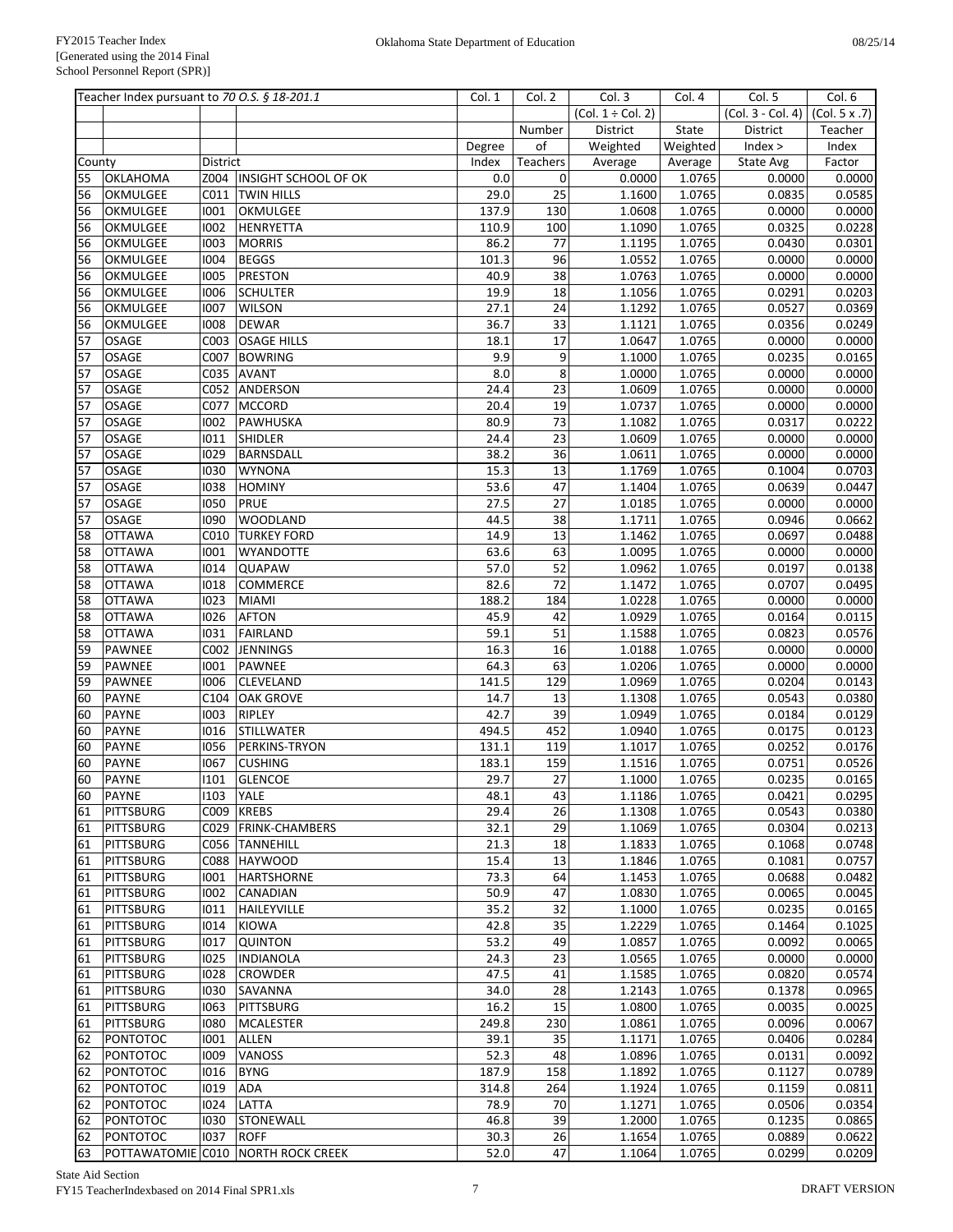|          | Teacher Index pursuant to 70 O.S. § 18-201.1 |              |                                    | Col. 1       | Col. 2          | Col.3                  | Col. 4           | Col. 5                              | Col. 6           |
|----------|----------------------------------------------|--------------|------------------------------------|--------------|-----------------|------------------------|------------------|-------------------------------------|------------------|
|          |                                              |              |                                    |              |                 | $(Col. 1 \div Col. 2)$ |                  | $(Col. 3 - Col. 4)$ $(Col. 5 x .7)$ |                  |
|          |                                              |              |                                    |              | Number          | District               | State            | District                            | Teacher          |
|          |                                              |              |                                    | Degree       | of              | Weighted               | Weighted         | Index >                             | Index            |
| County   |                                              | District     |                                    | Index        | Teachers        | Average                | Average          | State Avg                           | Factor           |
| 63       | POTTAWATOMIE C027 GROVE                      |              |                                    | 37.4         | 35              | 1.0686                 | 1.0765           | 0.0000                              | 0.0000           |
| 63       |                                              |              | POTTAWATOMIE C029   PLEASANT GROVE | 24.4         | 22              | 1.1091                 | 1.0765           | 0.0326                              | 0.0228           |
| 63       |                                              |              | POTTAWATOMIE C032 SOUTH ROCK CREEK | 36.3         | 31              | 1.1710                 | 1.0765           | 0.0945                              | 0.0661           |
| 63       | POTTAWATOMIE 1001                            |              | <b>MCLOUD</b>                      | 148.9        | 137             | 1.0869                 | 1.0765           | 0.0104                              | 0.0073           |
| 63       | POTTAWATOMIE 1002                            |              | <b>DALE</b>                        | 61.6         | 52              | 1.1846                 | 1.0765           | 0.1081                              | 0.0757           |
| 63       | POTTAWATOMIE 1003                            |              | <b>BETHEL</b>                      | 108.4        | 100             | 1.0840                 | 1.0765           | 0.0075                              | 0.0053           |
| 63       | POTTAWATOMIE 1004                            |              | <b>MACOMB</b>                      | 28.2         | 28              | 1.0071                 | 1.0765           | 0.0000                              | 0.0000           |
| 63       | POTTAWATOMIE 1005                            |              | <b>EARLSBORO</b>                   | 25.0         | 22              | 1.1364                 | 1.0765           | 0.0599                              | 0.0419           |
| 63       | POTTAWATOMIE 1092                            |              | <b>TECUMSEH</b>                    | 201.1        | 183             | 1.0989                 | 1.0765           | 0.0224                              | 0.0157           |
| 63       | POTTAWATOMIE 1093                            |              | <b>SHAWNEE</b>                     | 323.3        | 302             | 1.0705                 | 1.0765           | 0.0000                              | 0.0000           |
| 63       | POTTAWATOMIE   112                           |              | <b>ASHER</b>                       | 24.4         | 22              | 1.1091                 | 1.0765           | 0.0326                              | 0.0228           |
| 63       | POTTAWATOMIE 1115                            |              | <b>WANETTE</b>                     | 23.4         | 23              | 1.0174                 | 1.0765           | 0.0000                              | 0.0000           |
| 63       | POTTAWATOMIE 1117                            |              | <b>MAUD</b><br><b>ALBION</b>       | 27.4         | 27              | 1.0148                 | 1.0765           | 0.0000                              | 0.0000           |
| 64<br>64 | PUSHMATAHA<br>PUSHMATAHA                     | C002         | C004 TUSKAHOMA                     | 8.0<br>8.7   | 7<br>8          | 1.1429<br>1.0875       | 1.0765<br>1.0765 | 0.0664<br>0.0110                    | 0.0465<br>0.0077 |
| 64       | PUSHMATAHA                                   | C015         | <b>NASHOBA</b>                     | 7.3          | 6               | 1.2167                 | 1.0765           | 0.1402                              | 0.0981           |
| 64       | PUSHMATAHA                                   | 1001         | <b>RATTAN</b>                      | 57.7         | 50              | 1.1540                 | 1.0765           | 0.0775                              | 0.0543           |
| 64       | PUSHMATAHA                                   | 1010         | <b>CLAYTON</b>                     | 34.0         | 31              | 1.0968                 | 1.0765           | 0.0203                              | 0.0142           |
| 64       | PUSHMATAHA                                   | 1013         | <b>ANTLERS</b>                     | 95.6         | 86              | 1.1116                 | 1.0765           | 0.0351                              | 0.0246           |
| 64       | PUSHMATAHA                                   | 1022         | <b>MOYERS</b>                      | 23.1         | 21              | 1.1000                 | 1.0765           | 0.0235                              | 0.0165           |
| 65       | <b>ROGER MILLS</b>                           | 1003         | LEEDEY                             | 33.4         | 28              | 1.1929                 | 1.0765           | 0.1164                              | 0.0815           |
| 65       | <b>ROGER MILLS</b>                           | 1006         | <b>REYDON</b>                      | 21.7         | 21              | 1.0333                 | 1.0765           | 0.0000                              | 0.0000           |
| 65       | <b>ROGER MILLS</b>                           | 1007         | <b>CHEYENNE</b>                    | 40.1         | $\overline{36}$ | 1.1139                 | 1.0765           | 0.0374                              | 0.0262           |
| 65       | <b>ROGER MILLS</b>                           | 1015         | <b>SWEETWATER</b>                  | 22.2         | 20              | 1.1100                 | 1.0765           | 0.0335                              | 0.0235           |
| 65       | <b>ROGER MILLS</b>                           | 1066         | <b>HAMMON</b>                      | 38.3         | 34              | 1.1265                 | 1.0765           | 0.0500                              | 0.0350           |
| 66       | <b>ROGERS</b>                                |              | C009 JUSTUS-TIAWAH                 | 45.0         | 42              | 1.0714                 | 1.0765           | 0.0000                              | 0.0000           |
| 66       | <b>ROGERS</b>                                | 1001         | <b>CLAREMORE</b>                   | 339.4        | 319             | 1.0639                 | 1.0765           | 0.0000                              | 0.0000           |
| 66       | <b>ROGERS</b>                                | 1002         | <b>CATOOSA</b>                     | 196.8        | 177             | 1.1119                 | 1.0765           | 0.0354                              | 0.0248           |
| 66       | <b>ROGERS</b>                                | 1003         | <b>CHELSEA</b>                     | 89.4         | 82              | 1.0902                 | 1.0765           | 0.0137                              | 0.0096           |
| 66       | <b>ROGERS</b>                                | 1004         | OOLOGAH-TALALA                     | 153.5        | 144             | 1.0660                 | 1.0765           | 0.0000                              | 0.0000           |
| 66       | <b>ROGERS</b>                                | 1005         | <b>INOLA</b>                       | 112.0        | 101             | 1.1089                 | 1.0765           | 0.0324                              | 0.0227           |
| 66       | <b>ROGERS</b>                                | 1006         | SEQUOYAH                           | 111.5        | 100             | 1.1150                 | 1.0765           | 0.0385                              | 0.0270           |
| 66       | <b>ROGERS</b>                                | 1007         | FOYIL                              | 54.8         | 53              | 1.0340                 | 1.0765           | 0.0000                              | 0.0000           |
| 66       | <b>ROGERS</b>                                | 1008         | <b>VERDIGRIS</b>                   | 108.2        | 97              | 1.1155                 | 1.0765           | 0.0390                              | 0.0273           |
| 67       | <b>SEMINOLE</b>                              | C054         | <b>JUSTICE</b>                     | 25.9         | 22              | 1.1773                 | 1.0765           | 0.1008                              | 0.0705           |
| 67       | <b>SEMINOLE</b>                              | 1001         | <b>SEMINOLE</b>                    | 147.0        | 135             | 1.0889                 | 1.0765           | 0.0124                              | 0.0087           |
| 67       | SEMINOLE                                     | 1002         | <b>WEWOKA</b>                      | 69.6         | 68              | 1.0235                 | 1.0765           | 0.0000                              | 0.0000           |
| 67       | <b>SEMINOLE</b>                              | 1003         | <b>BOWLEGS</b>                     | 31.0         | 29              | 1.0690                 | 1.0765           | 0.0000                              | 0.0000           |
| 67       | <b>SEMINOLE</b>                              | 1004         | KONAWA                             | 67.0         | 60              | 1.1167                 | 1.0765           | 0.0402                              | 0.0281           |
| 67       | <b>SEMINOLE</b>                              | 1006         | <b>NEW LIMA</b>                    | 26.9         | 25              | 1.0760                 | 1.0765           | 0.0000                              | 0.0000           |
| 67       | <b>SEMINOLE</b>                              | 1007         | <b>VARNUM</b>                      | 22.4         | 22              | 1.0182                 | 1.0765           | 0.0000                              | 0.0000           |
| 67<br>67 | SEMINOLE<br><b>SEMINOLE</b>                  | 1010         | SASAKWA<br><b>STROTHER</b>         | 24.5<br>33.5 | 22<br>33        | 1.1136<br>1.0152       | 1.0765<br>1.0765 | 0.0371<br>0.0000                    | 0.0260<br>0.0000 |
| 67       | <b>SEMINOLE</b>                              | 1014<br>1015 | <b>BUTNER</b>                      | 22.8         | 24              | 0.9500                 | 1.0765           | 0.0000                              | 0.0000           |
| 68       | SEQUOYAH                                     |              | C001 LIBERTY                       | 23.9         | 22              | 1.0864                 | 1.0765           | 0.0099                              | 0.0069           |
| 68       | SEQUOYAH                                     |              | C035   MARBLE CITY                 | 16.7         | 15              | 1.1133                 | 1.0765           | 0.0368                              | 0.0258           |
| 68       | SEQUOYAH                                     |              | C036 BRUSHY                        | 26.1         | 25              | 1.0440                 | 1.0765           | 0.0000                              | 0.0000           |
| 68       | SEQUOYAH                                     |              | C050 BELFONTE                      | 26.9         | 24              | 1.1208                 | 1.0765           | 0.0443                              | 0.0310           |
| 68       | SEQUOYAH                                     |              | C068 MOFFETT                       | 26.9         | 25              | 1.0760                 | 1.0765           | 0.0000                              | 0.0000           |
| 68       | SEQUOYAH                                     | 1001         | SALLISAW                           | 168.7        | 155             | 1.0884                 | 1.0765           | 0.0119                              | 0.0083           |
| 68       | SEQUOYAH                                     | 1002         | <b>VIAN</b>                        | 83.4         | 79              | 1.0557                 | 1.0765           | 0.0000                              | 0.0000           |
| 68       | SEQUOYAH                                     | 1003         | <b>MULDROW</b>                     | 143.6        | 130             | 1.1046                 | 1.0765           | 0.0281                              | 0.0197           |
| 68       | SEQUOYAH                                     | 1004         | <b>GANS</b>                        | 30.9         | 31              | 0.9968                 | 1.0765           | 0.0000                              | 0.0000           |
| 68       | SEQUOYAH                                     | 1005         | <b>ROLAND</b>                      | 95.0         | 85              | 1.1176                 | 1.0765           | 0.0411                              | 0.0288           |
| 68       | SEQUOYAH                                     | 1006         | <b>GORE</b>                        | 41.3         | 41              | 1.0073                 | 1.0765           | 0.0000                              | 0.0000           |
| 68       | SEQUOYAH                                     | 1007         | <b>CENTRAL</b>                     | 48.0         | 45              | 1.0667                 | 1.0765           | 0.0000                              | 0.0000           |
| 69       | <b>STEPHENS</b>                              | C082         | GRANDVIEW                          | 9.7          | $\,8\,$         | 1.2125                 | 1.0765           | 0.1360                              | 0.0952           |
| 69       | <b>STEPHENS</b>                              | 1001         | <b>DUNCAN</b>                      | 297.4        | 282             | 1.0546                 | 1.0765           | 0.0000                              | 0.0000           |
| 69       | <b>STEPHENS</b>                              | 1002         | <b>COMANCHE</b>                    | 92.5         | 82              | 1.1280                 | 1.0765           | 0.0515                              | 0.0361           |
| 69       | <b>STEPHENS</b>                              | 1003         | <b>MARLOW</b>                      | 116.8        | 105             | 1.1124                 | 1.0765           | 0.0359                              | 0.0251           |
| 69       | <b>STEPHENS</b>                              | 1015         | <b>VELMA-ALMA</b>                  | 42.4         | 38              | 1.1158                 | 1.0765           | 0.0393                              | 0.0275           |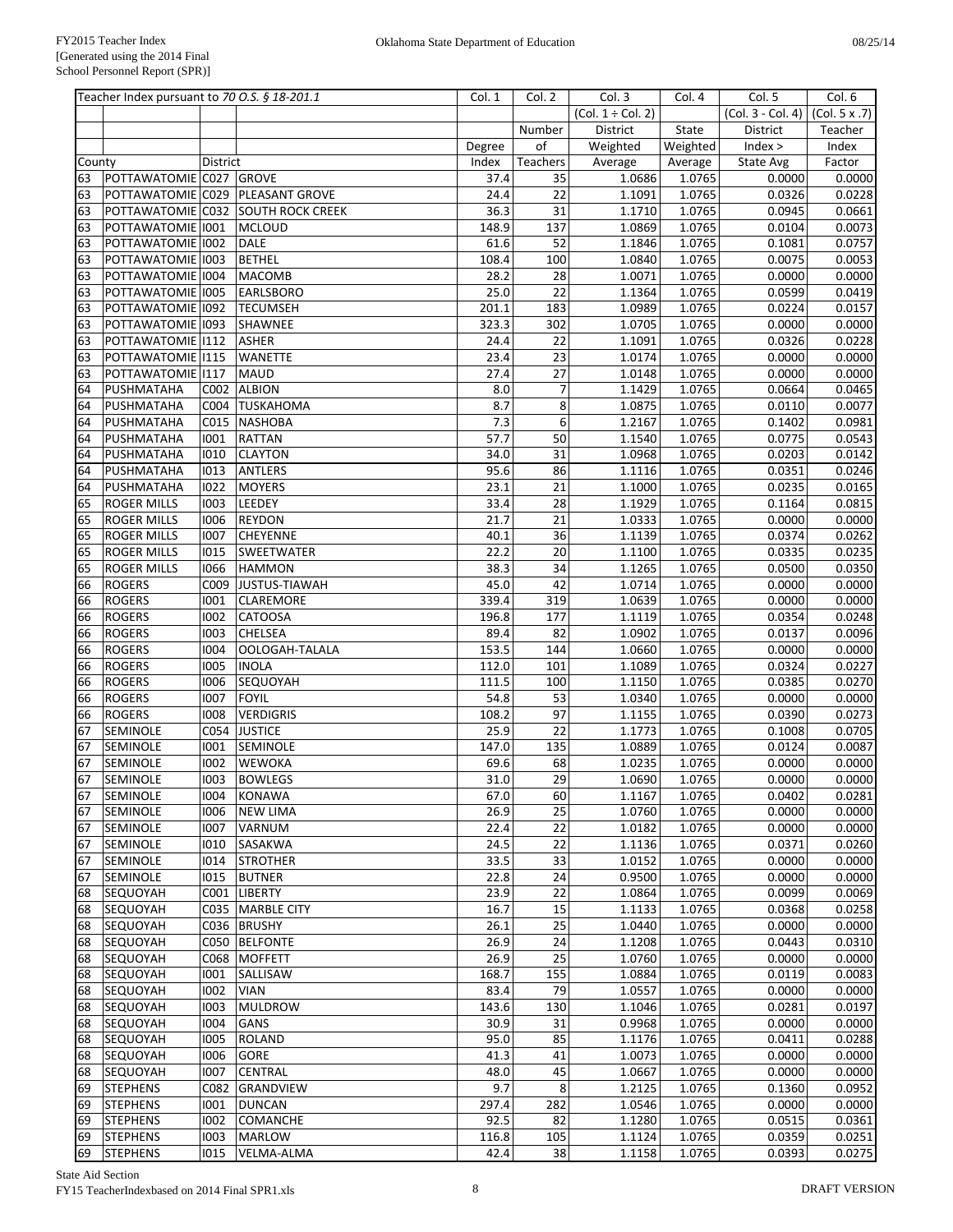|        | Teacher Index pursuant to 70 O.S. § 18-201.1 |          |                                                            | Col. 1   | Col. 2          | Col. 3                 | Col. 4   | Col. 5              | Col. 6              |
|--------|----------------------------------------------|----------|------------------------------------------------------------|----------|-----------------|------------------------|----------|---------------------|---------------------|
|        |                                              |          |                                                            |          |                 | $(Col. 1 \div Col. 2)$ |          | $(Col. 3 - Col. 4)$ | (Col. 5 x .7)       |
|        |                                              |          |                                                            |          | Number          | District               | State    | District            | Teacher             |
|        |                                              |          |                                                            | Degree   | of              | Weighted               | Weighted | Index >             | Index               |
| County |                                              | District |                                                            | Index    | Teachers        | Average                | Average  | State Avg           | Factor              |
| 69     | <b>STEPHENS</b>                              | 1021     | <b>EMPIRE</b>                                              | 39.1     | 37              | 1.0568                 | 1.0765   | 0.0000              | $\overline{0.0000}$ |
| 69     | <b>STEPHENS</b>                              | 1034     | <b>CENTRAL HIGH</b>                                        | 39.4     | 34              | 1.1588                 | 1.0765   | 0.0823              | 0.0576              |
| 69     | <b>STEPHENS</b>                              | 1042     | <b>BRAY-DOYLE</b>                                          | 38.0     | $\overline{35}$ | 1.0857                 | 1.0765   | 0.0092              | 0.0065              |
| 70     | <b>TEXAS</b>                                 | C009     | OPTIMA                                                     | 9.4      | 9               | 1.0444                 | 1.0765   | 0.0000              | 0.0000              |
| 70     | <b>TEXAS</b>                                 | C080     | <b>STRAIGHT</b>                                            | 7.8      | $\overline{7}$  | 1.1143                 | 1.0765   | 0.0378              | 0.0265              |
| 70     | <b>TEXAS</b>                                 | 1001     | YARBROUGH                                                  | 16.2     | 15              | 1.0800                 | 1.0765   | 0.0035              | 0.0025              |
| 70     | <b>TEXAS</b>                                 | 1008     | <b>GUYMON</b>                                              | 217.0    | 216             | 1.0046                 | 1.0765   | 0.0000              | 0.0000              |
| 70     | <b>TEXAS</b>                                 | 1015     | <b>HARDESTY</b>                                            | 15.0     | 15              | 1.0000                 | 1.0765   | 0.0000              | 0.0000              |
| 70     |                                              |          |                                                            | 50.6     | 47              |                        |          |                     |                     |
|        | <b>TEXAS</b>                                 | 1023     | <b>HOOKER</b>                                              |          |                 | 1.0766                 | 1.0765   | 0.0001              | 0.0001              |
| 70     | <b>TEXAS</b>                                 | 1053     | <b>TYRONE</b>                                              | 20.4     | 21              | 0.9714                 | 1.0765   | 0.0000              | 0.0000              |
| 70     | <b>TEXAS</b>                                 | 1060     | <b>GOODWELL</b>                                            | 20.6     | 19              | 1.0842                 | 1.0765   | 0.0077              | 0.0054              |
| 70     | <b>TEXAS</b>                                 | 1061     | <b>TEXHOMA</b>                                             | 24.2     | $\overline{23}$ | 1.0522                 | 1.0765   | 0.0000              | 0.0000              |
| 71     | TILLMAN                                      | 1008     | <b>TIPTON</b>                                              | 42.2     | 39              | 1.0821                 | 1.0765   | 0.0056              | 0.0039              |
| 71     | TILLMAN                                      | 1009     | <b>DAVIDSON</b>                                            | 16.9     | 15              | 1.1267                 | 1.0765   | 0.0502              | 0.0351              |
| 71     | TILLMAN                                      | 1158     | <b>FREDERICK</b>                                           | 74.5     | 69              | 1.0797                 | 1.0765   | 0.0032              | 0.0022              |
| 71     | TILLMAN                                      | 1249     | GRANDFIELD                                                 | 21.8     | 22              | 0.9909                 | 1.0765   | 0.0000              | 0.0000              |
| 72     | <b>TULSA</b>                                 | C015     | <b>KEYSTONE</b>                                            | 30.9     | 27              | 1.1444                 | 1.0765   | 0.0679              | 0.0476              |
| 72     | <b>TULSA</b>                                 | E004     | TULSA CHARTER: SCHL ARTS/SCI.                              | 20.7     | 21              | 0.9857                 | 1.0765   | 0.0000              | 0.0000              |
| 72     | <b>TULSA</b>                                 | E005     | <b>TULSA CHARTER: KIPP TULSA</b>                           | 17.2     | 20              | 0.8600                 | 1.0765   | 0.0000              | 0.0000              |
| 72     | <b>TULSA</b>                                 |          | E006   TULSA CHARTER: LIGHTHOUSE ACAD                      | 15.1     | 18              | 0.8389                 | 1.0765   | 0.0000              | 0.0000              |
| 72     | <b>TULSA</b>                                 |          | G001 DEBORAH BROWN (CHARTER)                               | 3.4      | 3               | 1.1333                 | 1.0765   | 0.0568              | 0.0398              |
| 72     | <b>TULSA</b>                                 | G003     | <b>DISCOVERY SCHOOLS OF TULSA</b>                          | 41.3     | 48              | 0.8604                 | 1.0765   | 0.0000              | 0.0000              |
| 72     | <b>TULSA</b>                                 |          | G004 SANKOFA MIDDLE SCHL (CHARTER)                         | 3.0      | $\overline{4}$  | 0.7500                 | 1.0765   | 0.0000              | 0.0000              |
| 72     | <b>TULSA</b>                                 | 1001     | <b>TULSA</b>                                               | 3,316.5  | 3,126           | 1.0609                 | 1.0765   | 0.0000              | 0.0000              |
| 72     |                                              | 1002     |                                                            |          |                 |                        |          |                     |                     |
|        | <b>TULSA</b>                                 |          | <b>SAND SPRINGS</b>                                        | 388.6    | 362             | 1.0735                 | 1.0765   | 0.0000              | 0.0000              |
| 72     | <b>TULSA</b>                                 | 1003     | <b>BROKEN ARROW</b>                                        | 1,354.2  | 1,288           | 1.0514                 | 1.0765   | 0.0000              | 0.0000              |
| 72     | <b>TULSA</b>                                 | 1004     | <b>BIXBY</b>                                               | 415.9    | 388             | 1.0719                 | 1.0765   | 0.0000              | 0.0000              |
| 72     | <b>TULSA</b>                                 | 1005     | <b>JENKS</b>                                               | 855.3    | 803             | 1.0651                 | 1.0765   | 0.0000              | 0.0000              |
| 72     | <b>TULSA</b>                                 | 1006     | COLLINSVILLE                                               | 201.5    | 187             | 1.0775                 | 1.0765   | 0.0010              | 0.0007              |
| 72     | <b>TULSA</b>                                 | 1007     | <b>SKIATOOK</b>                                            | 197.9    | 182             | 1.0874                 | 1.0765   | 0.0109              | 0.0076              |
| 72     | <b>TULSA</b>                                 | 1008     | <b>SPERRY</b>                                              | 98.9     | 91              | 1.0868                 | 1.0765   | 0.0103              | 0.0072              |
| 72     | <b>TULSA</b>                                 | 1009     | <b>UNION</b>                                               | 1,083.0  | 1,050           | 1.0314                 | 1.0765   | 0.0000              | 0.0000              |
| 72     | <b>TULSA</b>                                 | 1010     | <b>BERRYHILL</b>                                           | 93.8     | 87              | 1.0782                 | 1.0765   | 0.0017              | 0.0012              |
| 72     | <b>TULSA</b>                                 | 1011     | <b>OWASSO</b>                                              | 671.0    | 614             | 1.0928                 | 1.0765   | 0.0163              | 0.0114              |
| 72     | <b>TULSA</b>                                 | 1013     | GLENPOOL                                                   | 218.5    | 199             | 1.0980                 | 1.0765   | 0.0215              | 0.0150              |
| 72     | <b>TULSA</b>                                 | 1014     | <b>LIBERTY</b>                                             | 51.9     | 48              | 1.0813                 | 1.0765   | 0.0048              | 0.0033              |
| 73     | <b>WAGONER</b>                               | 1001     | <b>OKAY</b>                                                | 40.0     | 35              | 1.1429                 | 1.0765   | 0.0664              | 0.0465              |
| 73     | <b>WAGONER</b>                               | 1017     | <b>COWETA</b>                                              | 276.0    | 251             | 1.0996                 | 1.0765   | 0.0231              | 0.0162              |
| 73     | <b>WAGONER</b>                               | 1019     | <b>WAGONER</b>                                             | 203.8    | 198             | 1.0293                 | 1.0765   | 0.0000              | 0.0000              |
| 73     | <b>WAGONER</b>                               | 1365     | PORTER CONSOLIDATED                                        | 47.1     | 42              | 1.1214                 | 1.0765   | 0.0449              | 0.0315              |
| 74     | <b>WASHINGTON</b>                            | 1004     | COPAN                                                      | 22.8     | 22              | 1.0364                 | 1.0765   | 0.0000              | 0.0000              |
| 74     | <b>WASHINGTON</b>                            | 1007     | <b>DEWEY</b>                                               | 101.0    | 95              | 1.0632                 | 1.0765   | 0.0000              | 0.0000              |
| 74     | <b>WASHINGTON</b>                            | 1018     |                                                            | 60.9     | 56              | 1.0875                 | 1.0765   | 0.0110              | 0.0077              |
|        |                                              |          | <b>CANEY VALLEY</b>                                        |          |                 |                        |          | 0.0000              | 0.0000              |
| 74     | <b>WASHINGTON</b>                            | 1030     | BARTLESVILLE                                               | 501.0    | 476             | 1.0525                 | 1.0765   |                     |                     |
| 75     | <b>WASHITA</b>                               | 1001     | SENTINEL                                                   | 40.3     | 34              | 1.1853                 | 1.0765   | 0.1088              | 0.0762              |
| 75     | <b>WASHITA</b>                               | 1010     | <b>BURNS FLAT-DILL CITY</b>                                | 67.5     | 64              | 1.0547                 | 1.0765   | 0.0000              | 0.0000              |
| 75     | <b>WASHITA</b>                               | 1011     | CANUTE                                                     | 37.2     | 34              | 1.0941                 | 1.0765   | 0.0176              | 0.0123              |
| 75     | <b>WASHITA</b>                               | 1078     | CORDELL                                                    | 74.4     | 65              | 1.1446                 | 1.0765   | 0.0681              | 0.0477              |
| 76     | <b>WOODS</b>                                 | 1001     | <b>ALVA</b>                                                | 104.8    | 96              | 1.0917                 | 1.0765   | 0.0152              | 0.0106              |
| 76     | <b>WOODS</b>                                 | 1003     | <b>WAYNOKA</b>                                             | 30.3     | 27              | 1.1222                 | 1.0765   | 0.0457              | 0.0320              |
| 76     | <b>WOODS</b>                                 | 1006     | <b>FREEDOM</b>                                             | 15.8     | 16              | 0.9875                 | 1.0765   | 0.0000              | 0.0000              |
| 77     | <b>WOODWARD</b>                              | 1001     | WOODWARD                                                   | 226.7    | 218             | 1.0399                 | 1.0765   | 0.0000              | 0.0000              |
| 77     | <b>WOODWARD</b>                              | 1002     | MOORELAND                                                  | 48.5     | 46              | 1.0543                 | 1.0765   | 0.0000              | 0.0000              |
| 77     | <b>WOODWARD</b>                              | 1003     | SHARON-MUTUAL                                              | 33.7     | 33              | 1.0212                 | 1.0765   | 0.0000              | 0.0000              |
| 77     | <b>WOODWARD</b>                              | 1005     | <b>FORT SUPPLY</b>                                         | 22.7     | 22              | 1.0318                 | 1.0765   | 0.0000              | 0.0000              |
|        |                                              |          |                                                            |          |                 |                        |          |                     |                     |
|        | 543 Districts & Charters                     |          |                                                            | 56,421.1 | 52,413          | 1.0765                 |          |                     |                     |
|        |                                              |          |                                                            |          |                 |                        |          |                     |                     |
|        | <b>ANNEXATIONS:</b>                          |          |                                                            |          |                 |                        |          |                     |                     |
|        |                                              |          | 19C001 Milfay annexed into 191021 Depew effective 09/30/13 |          |                 |                        |          |                     |                     |
|        | $19$ CREEK                                   |          | C001 MILFAY                                                | 1.4      | $\mathbf{1}$    | 1.4000                 | 1.0765   | 0.3235              |                     |
|        |                                              |          |                                                            |          |                 |                        |          |                     | 0.2265              |